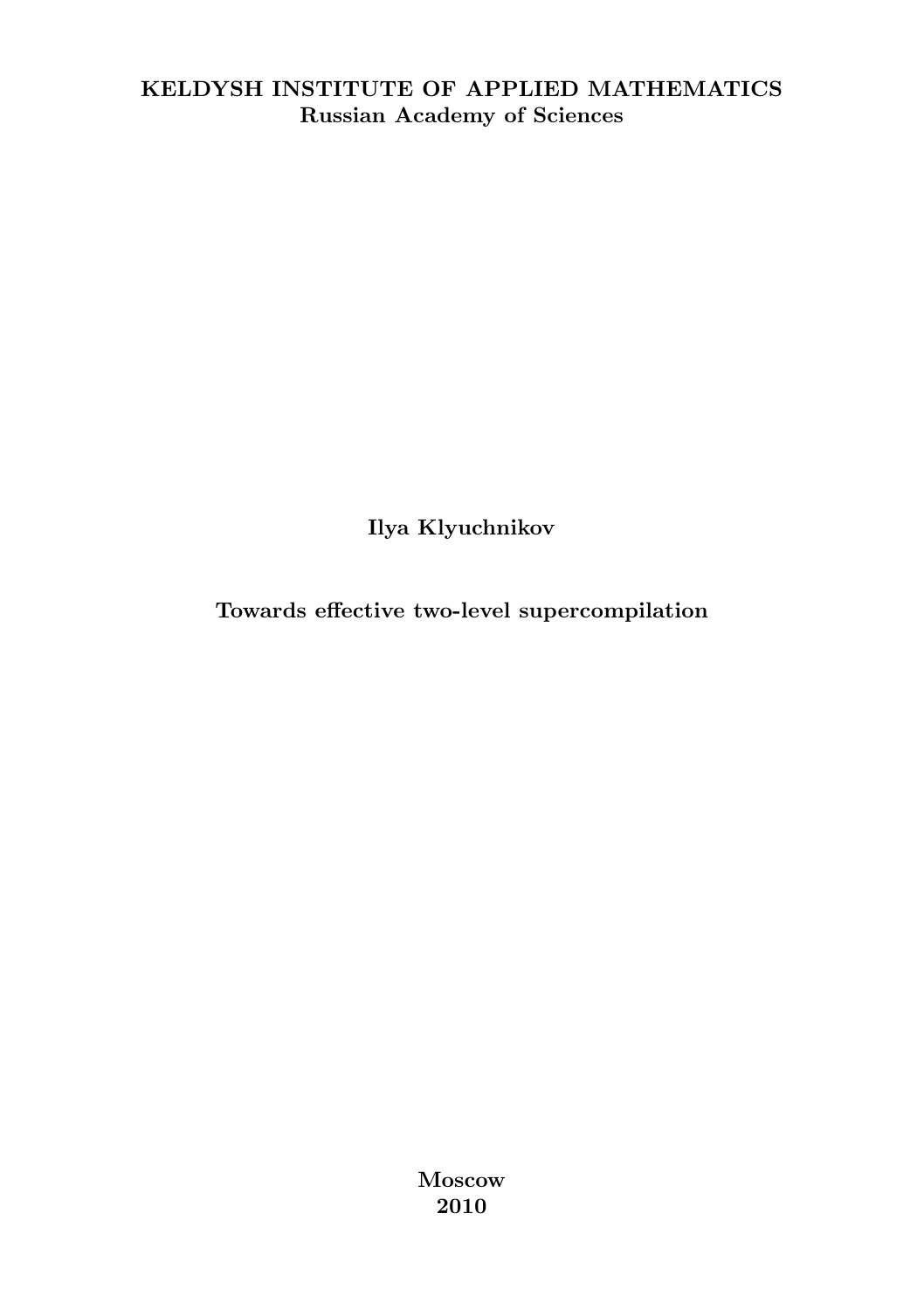Ilya Klyuchnikov. Towards effective two-level supercompilation The paper presents a number of improvements to the method of two-level supercompilation: a fast technique of lemma discovering by analyzing the expressions in the partial process tree, an enhancement to the algorithm of checking improvement lemmas based on the normalization of tick annotations, and a few techniques of finding simplified versions of lemmas discovered in the process of two-level supercompilation.

Supported by Russian Foundation for Basic Research projects No. 08-07- 00280-a and No. 09-01-00834-a.

Илья Ключников. На пути к быстрой двухуровневой суперкомпиляции Представлены некоторые усовершенствования к методу двухуровневой суперкомпиляции: быстрый метод поиска лемм основанный на анализе выражений в узлах частичного дерева процесса, улучшенный алгоритм распознавания улучшающих лемм, основанный на нормализации аннотаций ("тиков"), а также некоторые методы упрощения лемм, обнаруженных в процессе двухуровневой суперкомпиляции.

Работа выполнена при поддержке проектов РФФИ № 08-07-00280-a и № 09- 01-00834-a.

# Contents

|   | 1 Introduction                                                                                                                                                                                | 3                       |
|---|-----------------------------------------------------------------------------------------------------------------------------------------------------------------------------------------------|-------------------------|
|   | 2 Transformation relation $HOSC2$                                                                                                                                                             | $\overline{\mathbf{4}}$ |
| 3 | Search for lemmas                                                                                                                                                                             | 7                       |
|   | 4 Normalization of ticks                                                                                                                                                                      | 10                      |
|   | 5 Multi-result supercompilation                                                                                                                                                               | 14                      |
| 6 | Extraction of more general lemmas<br>6.1<br>Generalization by abstracting common subexpressions $\ldots \ldots$<br>6.2<br>On the power of homeomorphic embedding for lemma extraction.<br>6.3 | 17<br>17<br>19<br>20    |
|   | 7 Simplification of lemma syntax                                                                                                                                                              | 20                      |
| 8 | Parameterized two-level supercompiler                                                                                                                                                         | 21                      |
| 9 | Conclusion<br>Goals and methods of two-level supercompilation $\ldots \ldots \ldots$<br>9.1<br>Related work and further development<br>9.2                                                    | 23<br>23<br>24          |
|   | References                                                                                                                                                                                    | 26                      |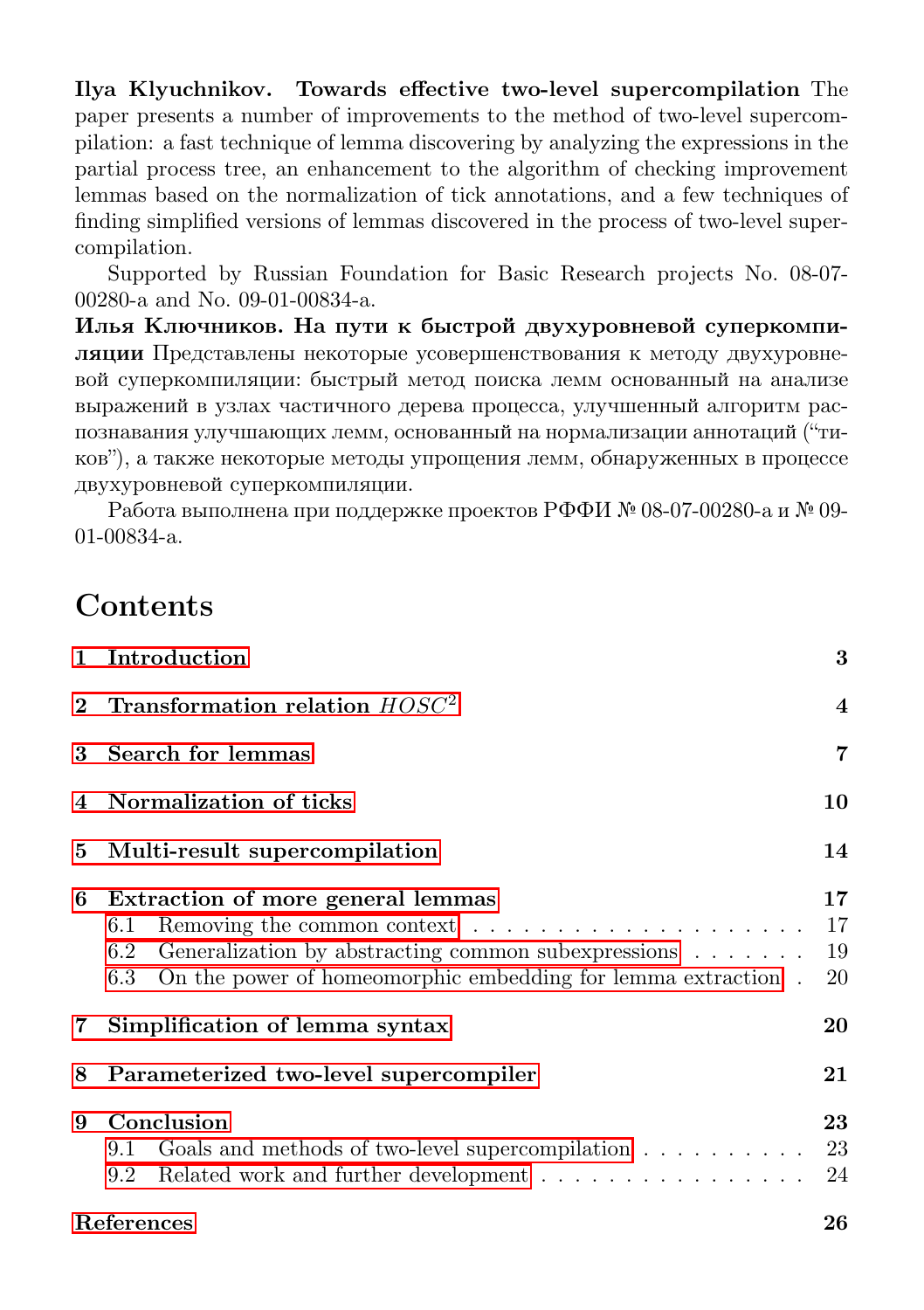# <span id="page-2-0"></span>1 Introduction

A new method of multi-level supercompilation was suggested in [\[15\]](#page-26-0). It has been shown that (1) multi-level supercompilation is superior to the classical (singlelevel) supercompilation and (2) a practical implementation of multi-level supercompiler is possible in principle.

However, little attention was paid to the efficiency of two-level supercompilation. In the experimental "proof-of-concept" two-level supercompiler, an improvement lemma  $(e, e')$  for a given expression  $e$  was generated by "blind search": just by enumerating all  $e'$  not exceeding  $e$  in size, followed by checking  $(e, e')$  for being an improvement lemma.

The purpose of this work is, first, to present some techniques of speeding up the search for improvement lemmas by narrowing the search space and, second, to increase the number of improvement lemmas provable by supercompilation. We consider the following ideas:

- 1. The detection of lemmas should be based on the analysis of the structure of expressions appearing in the nodes of a partial process tree, rather than on a brute force search.
- 2. The number of lemmas recognizable by supercompilation can be increased by normalizing annotations ("ticks") in residual expressions.
- 3. The "upper" and "lower" supercompilers may differ not only in how they behave when the whistle blows, but also in other details of their behavior, which enables more lemmas to be recognized.
- 4. The lemmas discovered by a two-level supercompiler often happen to be rather "specific": cumbersome and only applicable in rare cases. However, we suggest some techniques of extracting more abstract, more reusable and more "human-friendly" lemmas from the "specific" ones. We consider two approaches:
	- (a) Removing the common context.
	- (b) Generalization by abstracting common subexpressions.

In this work we consider only the case of two-level supercompilation. Thus, for the sake of brevity, we use the terms "lower" and "upper" supercompilers, when referring to the "first-level" and "second-level" supercompilers.

We use the same examples as in [\[15\]](#page-26-0) and show that the lemmas that had been automatically discovered in [\[15\]](#page-26-0) by blind search now can be found out more efficiently by analyzing expressions appearing in the partial process tree.

We give an additional example demonstrating that two-level supercompilation is capable of achieving asymptotic runtime improvements (namely, super linear speed-ups). Thus, despite the fact that the supercompiler HOSC was designed as a program analysis tool, it may also be useful for program optimization.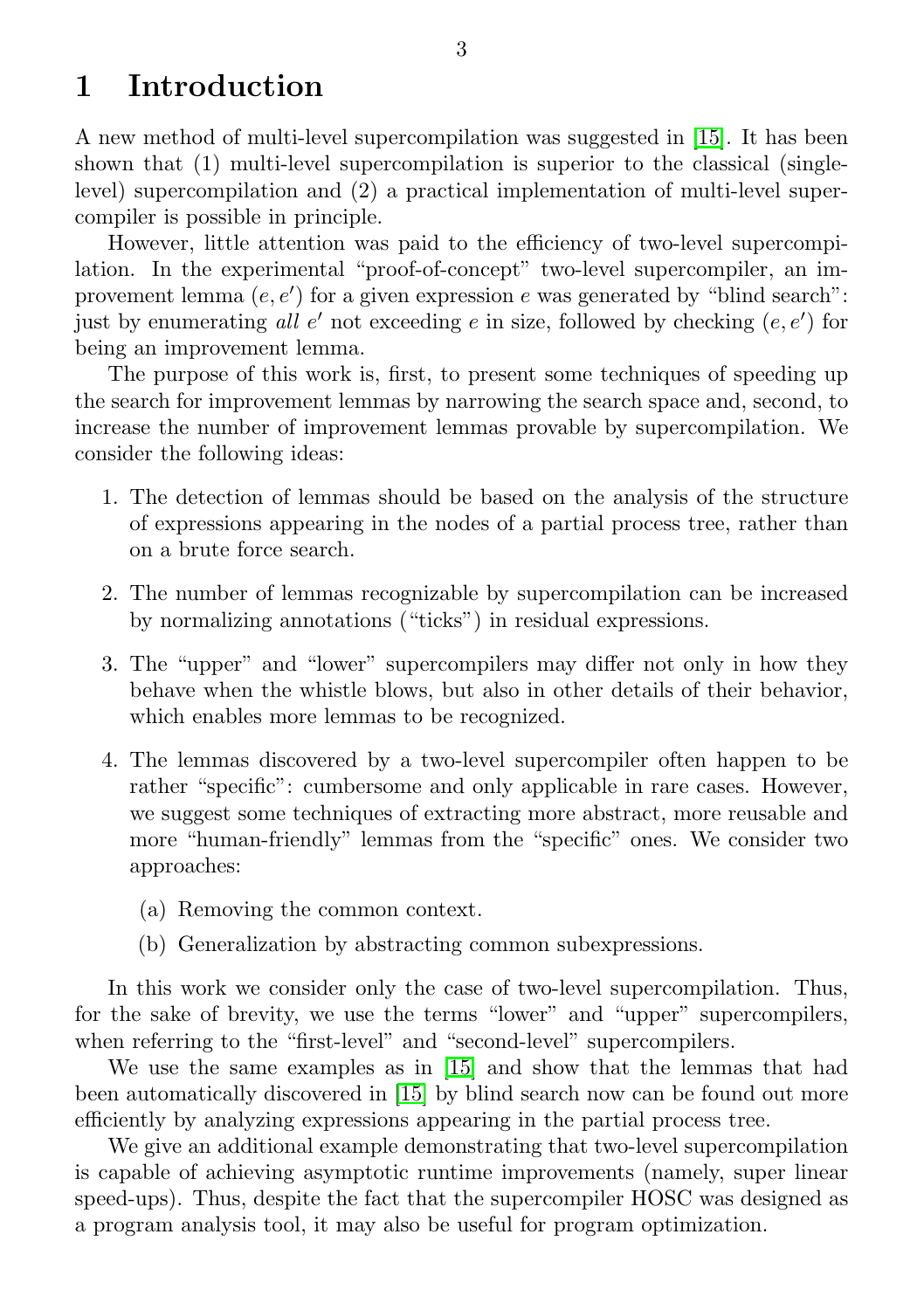The rest of the paper is organized as follows. We give a number of examples showing that lemmas can be detected in a fast and effective way by analyzing paths in the partial process tree. Section [2](#page-3-0) presents two-level supercompilation as a transformation relation and extends the algorithm of constructing the residual program from a partial process tree so that it now inserts tick annotations into residual programs. Section [3](#page-6-0) suggests a simple technique capable of discovering useful improvement lemmas by analyzing the partial process tree, rather than by blind search. Section [4](#page-9-0) presents a technique, based on reducing tick annotations to a normal form, which increases the number of lemmas recognizable by supercompilation. Section [5](#page-13-0) shows that the results produced by two-level supercompilation may be improved by using different options for the upper and lower supercompilers, which may (and should) differ in their behavior. Moreover, a two-level supercompiler may automatically try various combinations of options for the upper and lower supercompilers, to produce several (equivalent, yet different) residual programs, thereby implementing a more general idea of multi-result supercompilation. Some lemmas automatically discovered by a two-level supercompiler happen to be too "specific" and cumbersome. Section [6](#page-16-0) describes two techniques of extracting more general and abstract lemmas from "specific" ones. Section [7](#page-19-1) shows that, in some cases, lemmas discovered by a two-level supercompiler can be simplified by term rewriting guided by an analysis of the partial process tree. Section [8](#page-20-0) gives a "recipe" for remaking an ordinary supercompiler into a two-level one, presenting a parameterized two-level supercompilation algorithm.

Finally, in Section [9,](#page-22-0) we explain the rationale behind two-level supercompilation, its goals and purposes, and consider related works and possible lines of further research.

The residual programs and lemmas presented in the paper have been produced by a two-level supercompiler HLSC constructed by modifying the supercompiler HOSC 1.5 described in [\[10,](#page-26-1) [12\]](#page-26-2), whose behavior may be controlled by a number of options. For the purposes of presentation, we have manually chosen the combinations of options that result in producing interesting residual programs of reasonable size. However, in the case of multi-result supercompilation, in order to achieve best results, a two-level supercompiler should automatically try various combinations of options.

# <span id="page-3-0"></span>2 Transformation relation  $HOSC<sup>2</sup>$

Multi-level supercompilation was described in  $[15]$  a bit informally – as an extension of some existing supercompiler. In this section we will consider two-level supercompilation in more abstract terms – as a transformation relation (Fig. [1\)](#page-0-0). The base (single-level) supercompiler is a supercompiler implementing the transformation relation  $HOSC$  [\[13\]](#page-26-3). In order to distinguish supercompilers belonging to different levels, we will designate the level of a supercompiler by a superscript: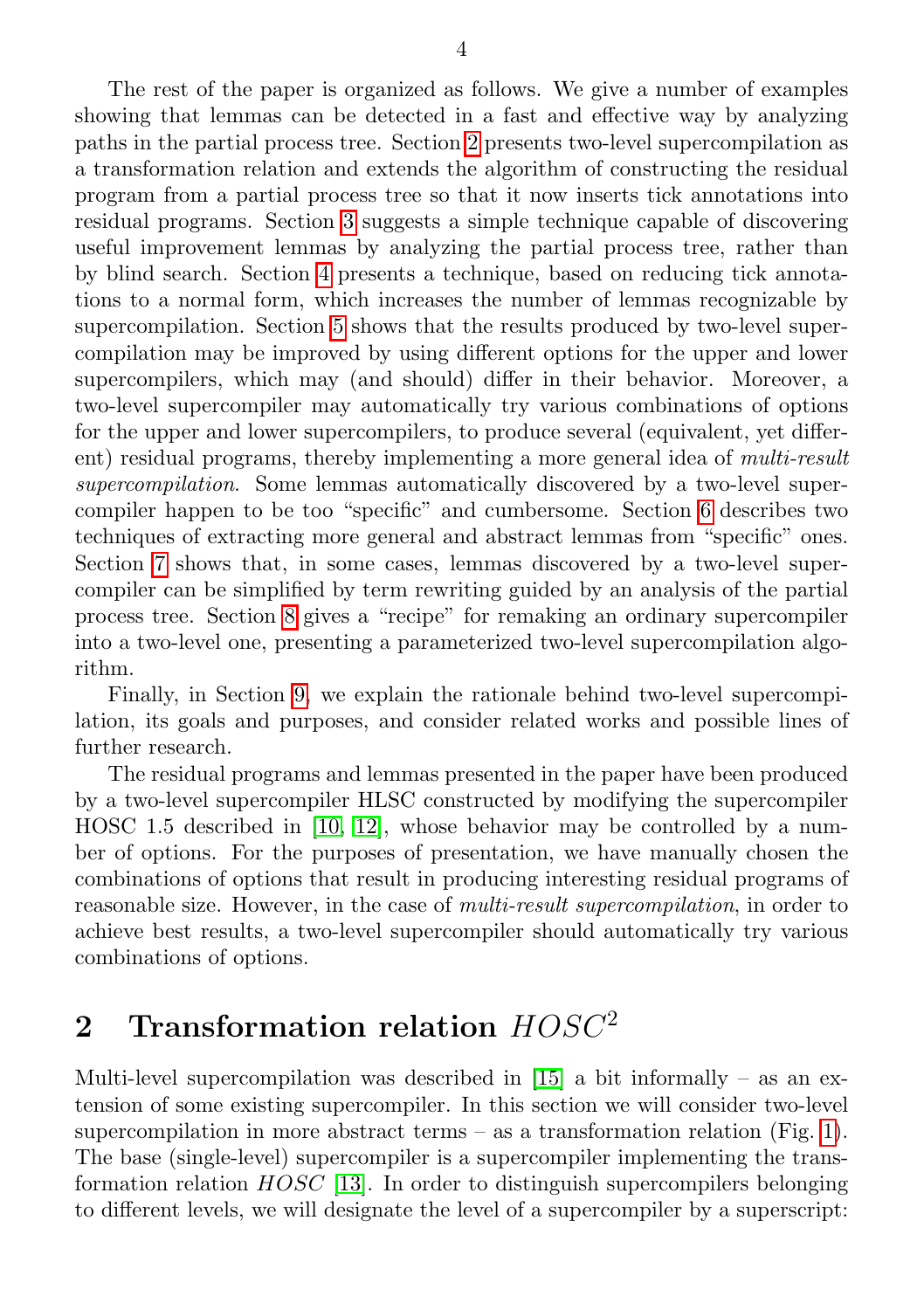Figure 1 Transformation relations

```
(a) HOSC^11 \t t = \sqrt{e_0}2 while incomplete(t) do
                 Ĭ.
   \beta = unprocessedLeaf(t)\begin{array}{ll} \textbf{4} & | & t = choice\{drive^*(t, \beta), generalize(t, \beta), fold(t, \beta)\}\end{array}5 end
(b) HOSC^21 \t t = \sqrt{e_0}2 while incomplete(t) do
                 Ĭ.
   \beta = unprocessedLeaf(t)\begin{array}{ll} \mathbf{4} & | & t = choice\{drive^*(t, \beta), generalize(t, \beta), fold(t, \beta), applyLemma(t, \beta)\}\end{array}5 end
(c) auxiliary operations
   apply Lemma(t, \beta)replace(t, \beta, e'), where (\beta. expr, e) – an improvement
                                lemma, detected by means of some transformation HOSC<sup>1</sup>.
```
 $HOSC<sup>1</sup>$ ,  $HOSC<sup>2</sup>$ . The transformation relation  $HOSC<sup>1</sup>$  specifies a nondeterministic algorithm of constructing a partial process tree (Fig. [1a,](#page-4-0) the details and the proof of correctness of the transformation relation  $HOSC^1$  can be found in [\[13\]](#page-26-3)).

The correctness of the transformation relation means that a residual program is equivalent to an original one. The equivalence is understood as follows:

**Definition 1** (Equivalence). Two HLL-expressions  $e_1$  and  $e_2$  are operationally equivalent,  $e_1 \cong e_2$ , if for all contexts C, such that  $C[e_1]$  and  $C[e_2]$  are closed, either  $C[e_1]$  and  $C[e_2]$  both converge or both diverge.

The parameterized supercompiler  $SC_{ijk}^1$ , which is guaranteed to terminate and satisfies the transformation relation  $HOSC<sup>1</sup>$ , was described in [\[12\]](#page-26-2).

The paper [\[14\]](#page-26-4) suggested a way of proving the equivalence of expressions via normalization by supercompilation.

The goal of multi-level supercompilation is to construct a perfect partial process tree (a tree built without a generalization of configurations). The main idea is "to silence the whistle" by using lemmas: a "bad" configuration (activating the whistle) is replaced by a "good" one (silencing the whistle). In some cases it results in building a perfect partial process tree or, at least, to increasing the depth of transformation.

In order to guarantee the correctness of two-level supercompilation, we require all the lemmas to be improvement lemmas [\[17\]](#page-26-5).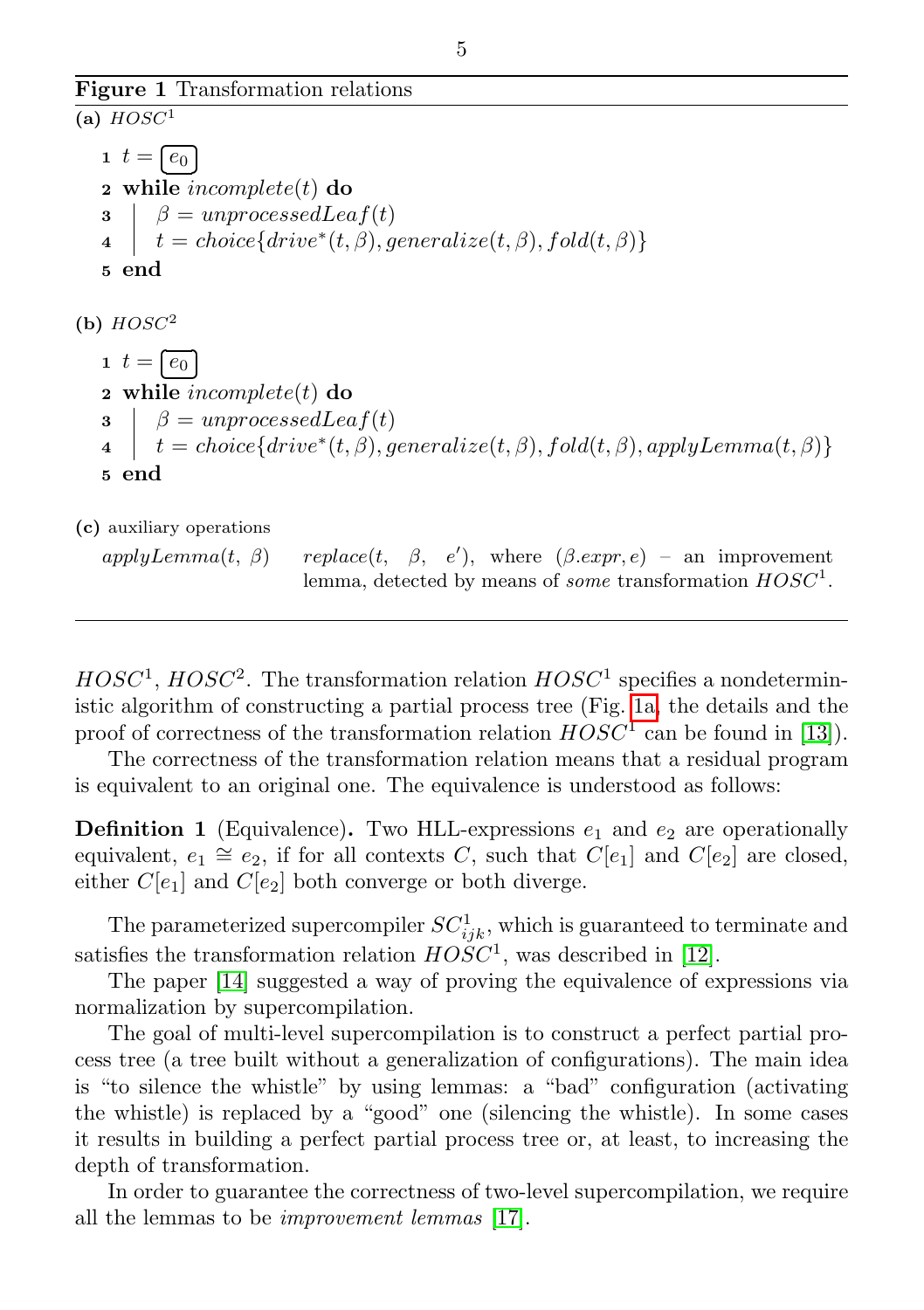|  |  | Figure 2 Generation of a residual program annotated with ticks |  |  |  |  |  |  |  |
|--|--|----------------------------------------------------------------|--|--|--|--|--|--|--|
|--|--|----------------------------------------------------------------|--|--|--|--|--|--|--|

| $\mathcal{C}[\![\alpha]\!]_{t,\Sigma}$                                                                                                                                                                          |                                                                  |            |
|-----------------------------------------------------------------------------------------------------------------------------------------------------------------------------------------------------------------|------------------------------------------------------------------|------------|
| $\Rightarrow$ letrec $f' = \sqrt{\alpha} \exp[\lambda \overline{v_i} \rightarrow (\mathcal{C}'[\alpha . expr]]_{t,\alpha,\Sigma'})\theta')$ if $\alpha \downarrow t \upharpoonright \Leftarrow \bullet$ $(C_1)$ |                                                                  |            |
| in $f' \overline{v'_i}$                                                                                                                                                                                         |                                                                  |            |
| where                                                                                                                                                                                                           |                                                                  |            |
| $[\overline{\beta_i}] = [\alpha \downarrow t], \theta_i = \alpha.\text{expr} \otimes \beta_i.\text{expr},$                                                                                                      |                                                                  |            |
| $\overline{v'_i} = domain(\cup \overline{\theta_i}), \ \theta' = \{\overline{v'_i := v_i}\},\$<br>$\Sigma' = \Sigma \cup (\alpha, f' \overline{v_i}), f'$ and $\overline{v_i}$ are fresh                        |                                                                  |            |
| $\Rightarrow f'_{sig}\theta$                                                                                                                                                                                    | if $\lceil \alpha \rceil \uparrow t \rceil \neq \bullet$ $(C_2)$ |            |
| where                                                                                                                                                                                                           |                                                                  |            |
| $f'_{sig} = \Sigma([\alpha \uparrow \uparrow t]), \theta = [\alpha \uparrow \uparrow t].expr \otimes \alpha.expr$                                                                                               |                                                                  |            |
| $\Rightarrow \sqrt{\alpha_{\text{.}expr}} (\mathcal{C}'[\alpha_{\text{.}}expr]]_{t,\alpha,\Sigma})$                                                                                                             | otherwise                                                        | $(C_3)$    |
| $\mathcal{C}'[let \overline{v_i = e_i}; in e]_{t,\alpha,\Sigma} \Rightarrow \mathcal{C}[\![\gamma']\!]_{t,\Sigma} \{v_i = \mathcal{C}[\![\gamma'_i]\!]_{t,\Sigma}\}$                                            |                                                                  | $(C'_1)$   |
|                                                                                                                                                                                                                 |                                                                  | $(C'_{2})$ |
| $\mathcal{C}'[\![v\ \overline{e_i}]\!]_{t,\alpha,\Sigma} \Rightarrow v\ \mathcal{C}[\![\gamma_i]\!]_{t,\Sigma}$                                                                                                 |                                                                  |            |
| $\mathcal{C}'[\![c\ \overline{e_i}]\!]_{t,\alpha,\Sigma} \Rightarrow c\ \mathcal{C}[\![\gamma_i]\!]_{t,\Sigma}$                                                                                                 |                                                                  | $(C_3')$   |
| $\mathcal{C}'[\![\lambda v_0 \to e_0]\!]_{t,\alpha,\Sigma} \Rightarrow \lambda v_0 \to \mathcal{C}[\![\gamma']\!]_{t,\Sigma}$                                                                                   |                                                                  | $(C_4')$   |
| $\mathcal{C}'$ [con $\langle \text{case } v \; \overline{e'_j} \; \text{of} \; \{ \overline{p_i \rightarrow e_i;} \} \rangle \rangle_{\phi}$                                                                    |                                                                  |            |
| $\Rightarrow$ case $\mathcal{C}[\![\gamma']\!]_{t,\Sigma'}$ of $\{p_i \to \mathcal{C}[\![\gamma_i']\!]_{t,\Sigma'}; \}$                                                                                         |                                                                  | $(C'_5)$   |
| $\mathcal{C}'$ [con $\langle (\lambda v_0 \to e_0) e_1 \rangle$ ] $\Rightarrow$ $\mathcal{C}[\![\gamma']\!]_{t,\Sigma}$                                                                                         |                                                                  | $(C'_{6})$ |
| $\mathcal{C}'$ [con $\langle \text{case } c e_i' \text{ of } \{ \overline{p_i \rightarrow e_i} \} \rangle$ ] <sub>t.o.<math>\Sigma \Rightarrow \mathcal{C}[\![\gamma']\!]_{t,\Sigma}</math></sub>               |                                                                  | $(C'_{7})$ |
| $\mathcal{C}'[\hspace{-0.04cm}[con\langle f\rangle]\hspace{-0.04cm}]_{t,\alpha,\Sigma}\Rightarrow\mathcal{C}[\hspace{-0.04cm}[ \gamma']\hspace{-0.04cm}]_{t,\Sigma}$                                            |                                                                  | $(C'_8)$   |
|                                                                                                                                                                                                                 |                                                                  |            |
| $\sqrt{\mathbb{E}[\cosh(f)](e)} = \sqrt{e}$                                                                                                                                                                     |                                                                  | $(T_1)$    |
| $\sqrt{\mathbf{e}^{\prime}}$ (e) = e                                                                                                                                                                            |                                                                  | $(T_2)$    |
|                                                                                                                                                                                                                 |                                                                  |            |

Definition 2 (Improvement lemma). An ordered pair of operationally equivalent expressions  $(e_1, e_2)$  is an improvement lemma,  $e_1 \underset{s}{\sim} e_2$ , if for all contexts C, such that  $C[e_1]$  and  $C[e_2]$  are closed, if the computation of  $C[e_1]$  terminates using n function calls, then the computation of  $C[\epsilon_2]$  also terminates, but uses no more than  $n$  function calls.

It should be noted that in [\[17\]](#page-26-5) Sands only gives a definition of an improvement lemma, but provides no clue how to mechanically check a pair of expressions for being an improvement lemma. In [\[15\]](#page-26-0) we suggested a method based on supercompilation which, in many cases, succeeds in automatically detecting improvement lemmas of practical interest.

The method is based on a small modification of the algorithm generating the residual program  $prog'$  from a partial process tree  $t$ . The residual program is built according to the rules in Fig. [2:](#page-0-0)

$$
prog' = \mathcal{C} \left[ t(root \right]_{t, \{\}}
$$

When processing a configuration in the form  $con(f)$ , ticks (annotations  $\checkmark$ ) are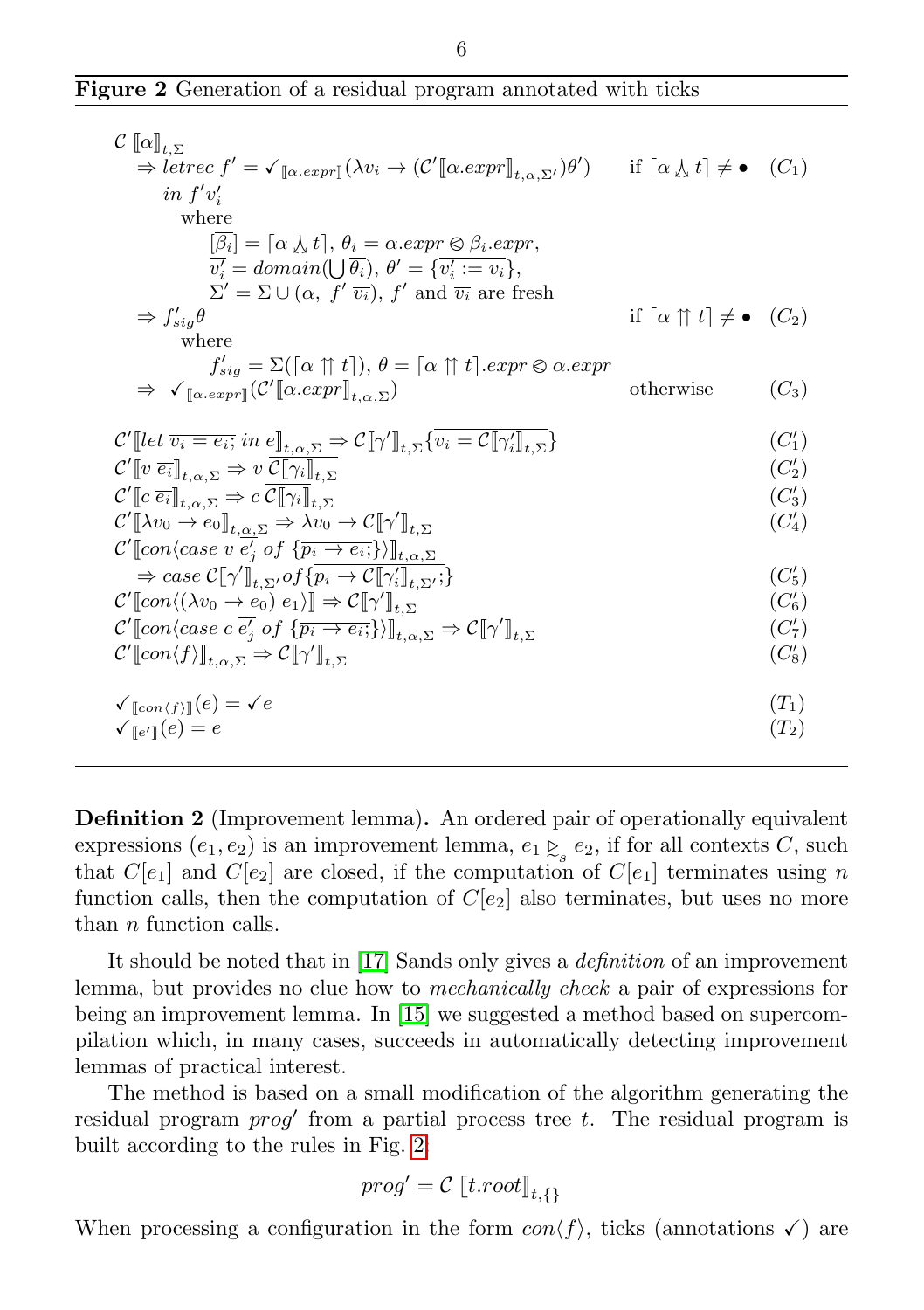| $\mathbb{E}^m \phi(e_1,\ldots,e_k) \triangleright \mathbb{E}^{\mathbb{E}^n} \phi(e'_1,\ldots,e'_k)$<br>$e_1 \gtrsim_e e_2$ |  |
|----------------------------------------------------------------------------------------------------------------------------|--|
|                                                                                                                            |  |

7

Figure 3 Algorithm of improvement lemma detection

Figure 4 or (even x) (odd x): input program

```
data Bool = True | False:
data Nat = Z | S Nat;
or (even m) (odd m) where
even = \lambdax \rightarrow case x of { Z \rightarrow True; S x1 \rightarrow odd x1; };
odd = \lambdax \rightarrow case x of { Z \rightarrow False; S x1 \rightarrow even x1; };
or = \lambdax y \rightarrow case x of { True \rightarrow True; False \rightarrow y; };
```
<span id="page-6-1"></span>inserted in the residual program  $proj'$ , showing that in this particular place in the original program there was a function call.

The supercompiler thus modified is used as follows. Suppose,  $(e_1, e_2)$  has to be checked for being an improvement lemma. Then  $e_1$  and  $e_2$  are supercompiled and corresponding residual programs  $e'_1$  and  $e'_2$  are compared. If  $e'_1$  are  $e'_2$  the same (modulo tick annotations and alpha renaming), we conclude that  $e_1$  and  $e_2$ are operationally equivalent and then perform an additional test. The meaning of the second test is to check that each subexpression of  $e'_1$  is annotated by no less number of ticks than the corresponding subexpression of  $e'_{2}$ . If this is the case, we conclude that  $e_2$  is an improvement of  $e_1$ .

This method of detecting improvement lemmas is the basis of the nondeterministic two-level supercompilation algorithm  $HOSC<sup>2</sup>$  shown in Fig. [1b.](#page-4-1) This algorithm, in some cases, choses an arbitrary expression  $e$  and checks, whether  $(\beta \cdot expr, e)$  is an improvement lemma. If this check succeeds, then the lemma thus obtained is applied.

However, from a practical standpoint, we need a *deterministic* algorithm, discovering improvement lemmas in a systematic way, rather than by "inspiration" or blind search.

# <span id="page-6-0"></span>3 Search for lemmas

Let us consider the transformation of the program in Fig. [4](#page-6-1) by the supercompiler  $SC_{+--}^2$ . After a few steps an embedding of configurations is detected:

 $e_1 \leq_c^* e_2,$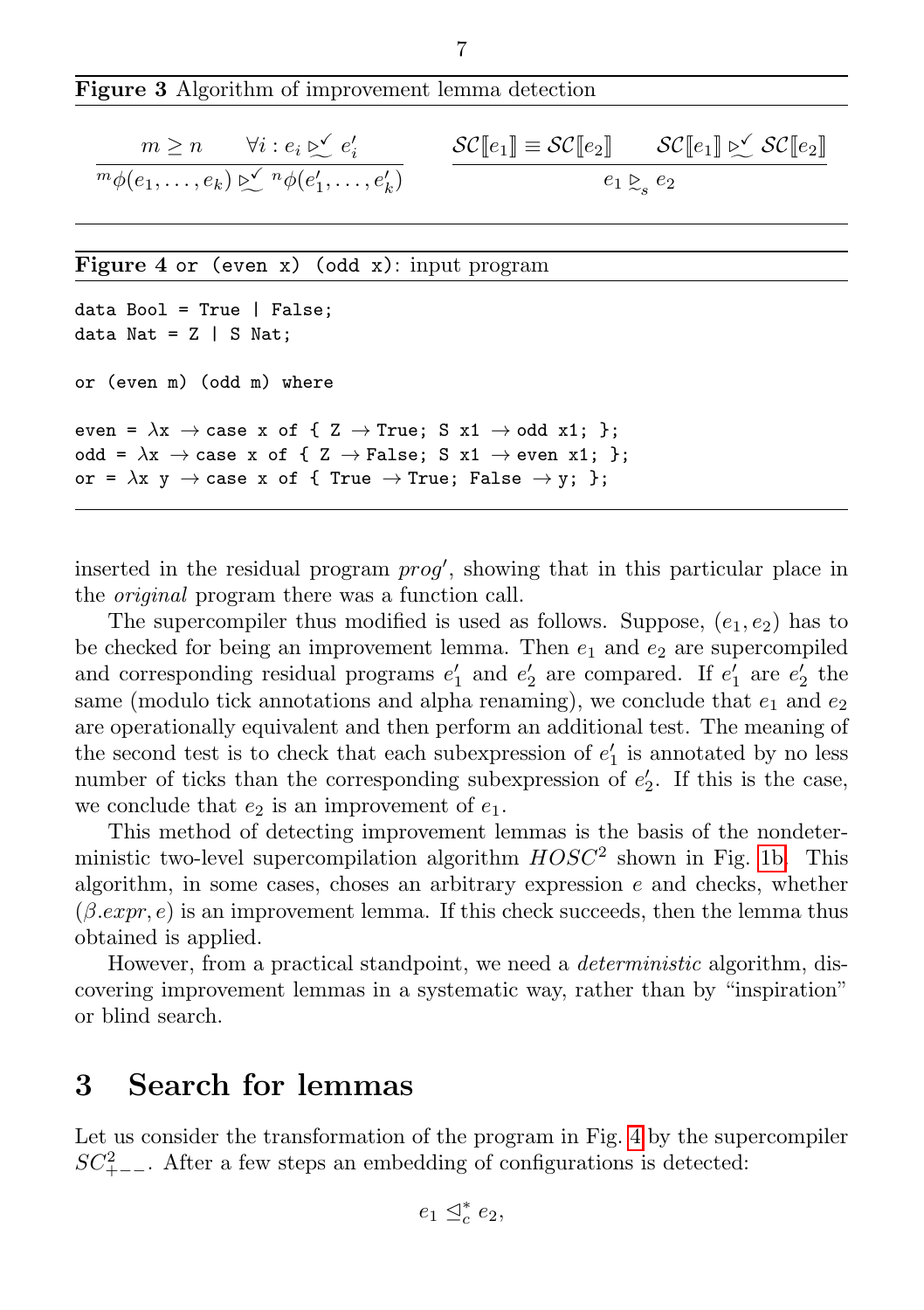<span id="page-7-1"></span><span id="page-7-0"></span>

| Figure 5 $e_1 \nightharpoonup_c^* e_2$ |  |  |  |  |  |  |  |  |                                                                                  |  |  |  |
|----------------------------------------|--|--|--|--|--|--|--|--|----------------------------------------------------------------------------------|--|--|--|
| $(a)$ $e_1$                            |  |  |  |  |  |  |  |  |                                                                                  |  |  |  |
|                                        |  |  |  |  |  |  |  |  | case (even m) of { True $\rightarrow$ True; False $\rightarrow$ odd m; }         |  |  |  |
| $(b)$ $e_2$                            |  |  |  |  |  |  |  |  |                                                                                  |  |  |  |
|                                        |  |  |  |  |  |  |  |  | case (even n) of { True $\rightarrow$ True; False $\rightarrow$ odd (S (S n)); } |  |  |  |

where expressions  $e_1$  and  $e_2$  are shown in Fig. [5a](#page-7-0) and Fig. [5b,](#page-7-1) correspondingly.

Let t be a partial process tree. We will write  $e \in t$  if there is a node in t labelled by the expression  $e$ .

We may try to find an improvement lemma by blind search, but this approach is not effective. Besides, a lemma thus found may turn out to be "alien" to the original program, which may result in constructing a partial process tree that looks "unnatural" and "obscure" from the human viewpoint. However, the expressions labelling nodes of partial process tree may be used as the source of syntactic material for the search for lemmas!

Let us try to find an expression  $e' \in t$ , such that:

$$
SC_{+--}^1[\![e_2]\!] \equiv SC_{+--}^1[\![e']\!] \qquad SC_{+--}^1[\![e_2]\!] \triangleright \hspace{-0.25cm} \simeq SC_{+--}^1[\![e']\!]
$$

If we succeed, the correctness of the replacement of  $e_2$  with  $e'$  is guaranteed. Also it seems reasonable to try first those expressions  $e' \in t$ , that have something in common with the expression  $e_2$ . But, if the expression  $e_1$  is embedded into  $e_2$ , it certainly means that  $e_1$  are  $e_2$  syntactically similar, and  $e_1$  is smaller in size than  $e_2$ . So, why not to check whether the pair  $(e_2, e_1)$  is an improvement lemma?

This trick seems to be quite natural, but, unfortunately, in this simple form, it is only applicable in rare cases. However, there may be used the following small improvement.

Let us find an expression  $e' \in t$ , such that  $SC_{+--}^{1}[[e_2]]$  and  $SC_{+--}^{1}[[e']]$  are the same, modulo a variable renaming<sup>[1](#page-7-2)</sup>:

$$
SC_{+--}^1[\![e_2]\!] \equiv SC_{+--}^1[\![e']\!]\{\overline{v_i := v_i'}\}
$$

It follows that

$$
SC_{+--}^1[\![e_2]\!] \equiv SC_{+--}^1[\![e'\{\overline{v_i:=v_i'}\}]\!]
$$

So, if

<sup>1</sup> <sup>+</sup>−−[[2]] ≡ <sup>1</sup> <sup>+</sup>−−[[ ′ ]]{ := ′ } <sup>1</sup> <sup>+</sup>−−[[2]] ◁ X <sup>1</sup> <sup>+</sup>−−[[ ′ { := ′ }]],

then an upper supercompiler can correctly replace  $e_2$  by  $e' \overline{v_i := v_i'}$  when constructing a partial process tree. The leading candidate for a lemma will be an expression embedded into the current configuration.

<span id="page-7-2"></span><sup>&</sup>lt;sup>1</sup>All  $v'_i$  are different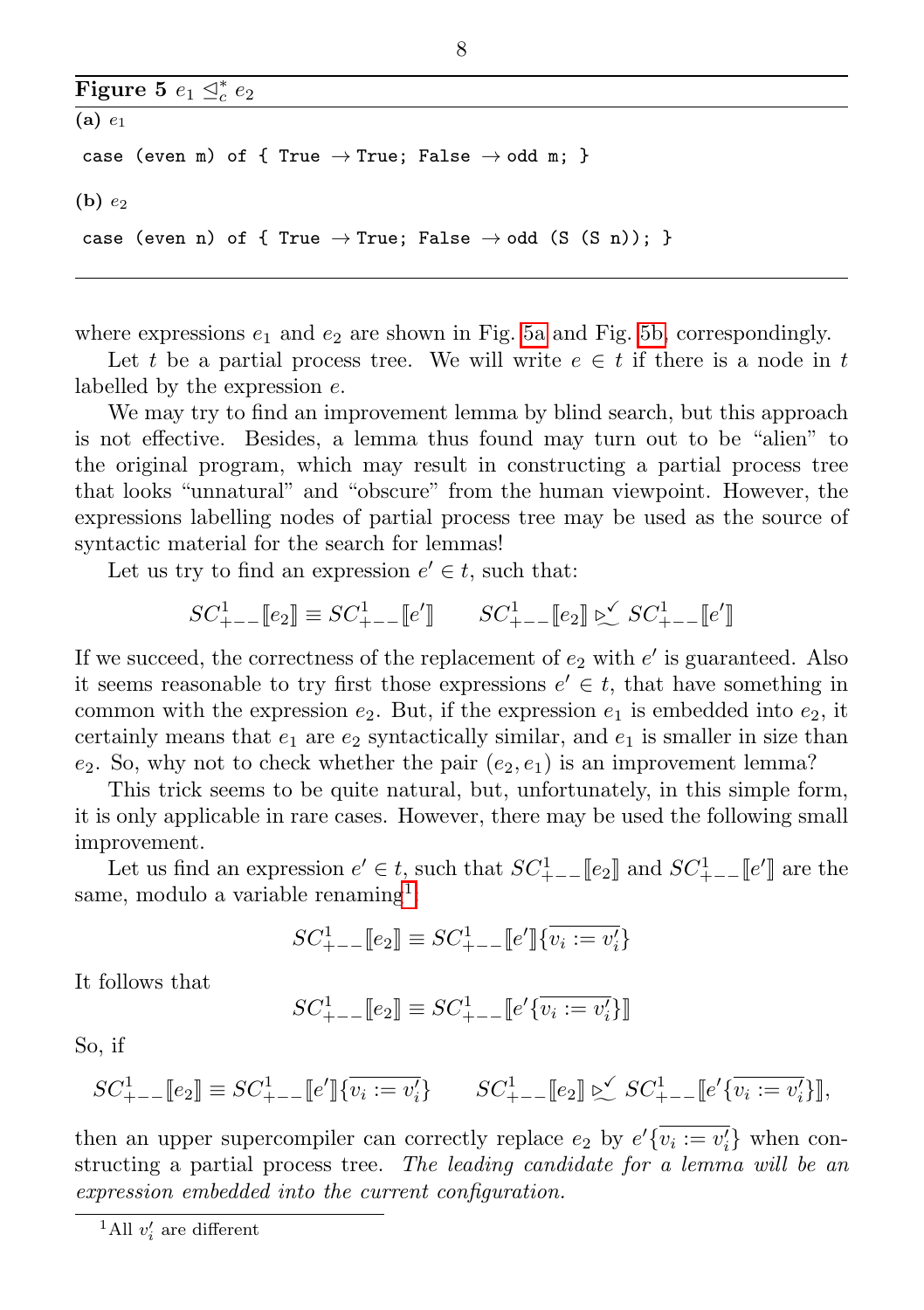Figure 6 Supercompiled expressions

```
(a) SC_{+--}^{1}[[e_1]]letrec f = \sqrt{\lambda x} \rightarrowcase (x) of {
      S v32 \rightarrow \sqrt{c} case v32 of {
          S v35 \rightarrow f v35:
          Z \rightarrow letrec g = \sqrt{\lambda y} \rightarrowcase y of {
                         S v38 \rightarrow \sqrt{c} ase v38 of { S v41 \rightarrow g v41; Z \rightarrow True; };
                         Z \rightarrow False:
                     }
                in g m;
        };
    Z \rightarrow True;}
 in f m
(b) SC_{+--}^{1}[[e_2]]letrec f = \sqrt{\lambda x} \rightarrowcase (x) of {
       S v64 \rightarrow \sqrt{c} case v64 of {
          S v67 \rightarrow f v67;
          Z \rightarrow \sqrt{2}letrec g = \sqrt{\lambda}y \rightarrowcase y of {
                            S v76 \rightarrow \sqrt{c} ase v76 of { S v79 \rightarrow g v79; Z \rightarrow True; };
                            Z \rightarrow False:
                         }
                      in g n;
          };
       Z \rightarrow True;
 }
 in f n
```
Let us come back to the example discussed for far (and to the concrete  $e_1$ ) and  $e_2$ ). The corresponding residual expressions  $e'_1 = SC_{+--}^{1}[[e_1]]$  and  $e'_2 =$  $SC_{+--}^{1}[[e_2]]$  are shown in Fig. [6a](#page-8-0) and [6b.](#page-8-1) In this case the supercompiled expressions are renaming of each other:

$$
SC_{+--}^1[\![e_2]\!] \equiv SC_{+--}^1[\![e_1]\!] \{m := n\}
$$

Hence, it is shown that  $(e_2, e_1\{m := n\})$  is an improvement lemma. So, it means that  $e_2$  can be replaced by  $e_1\{m := n\}$ . Then there is an immediate possibility for folding.

The result of two-level supercompilation is shown in Fig. [7.](#page-9-1)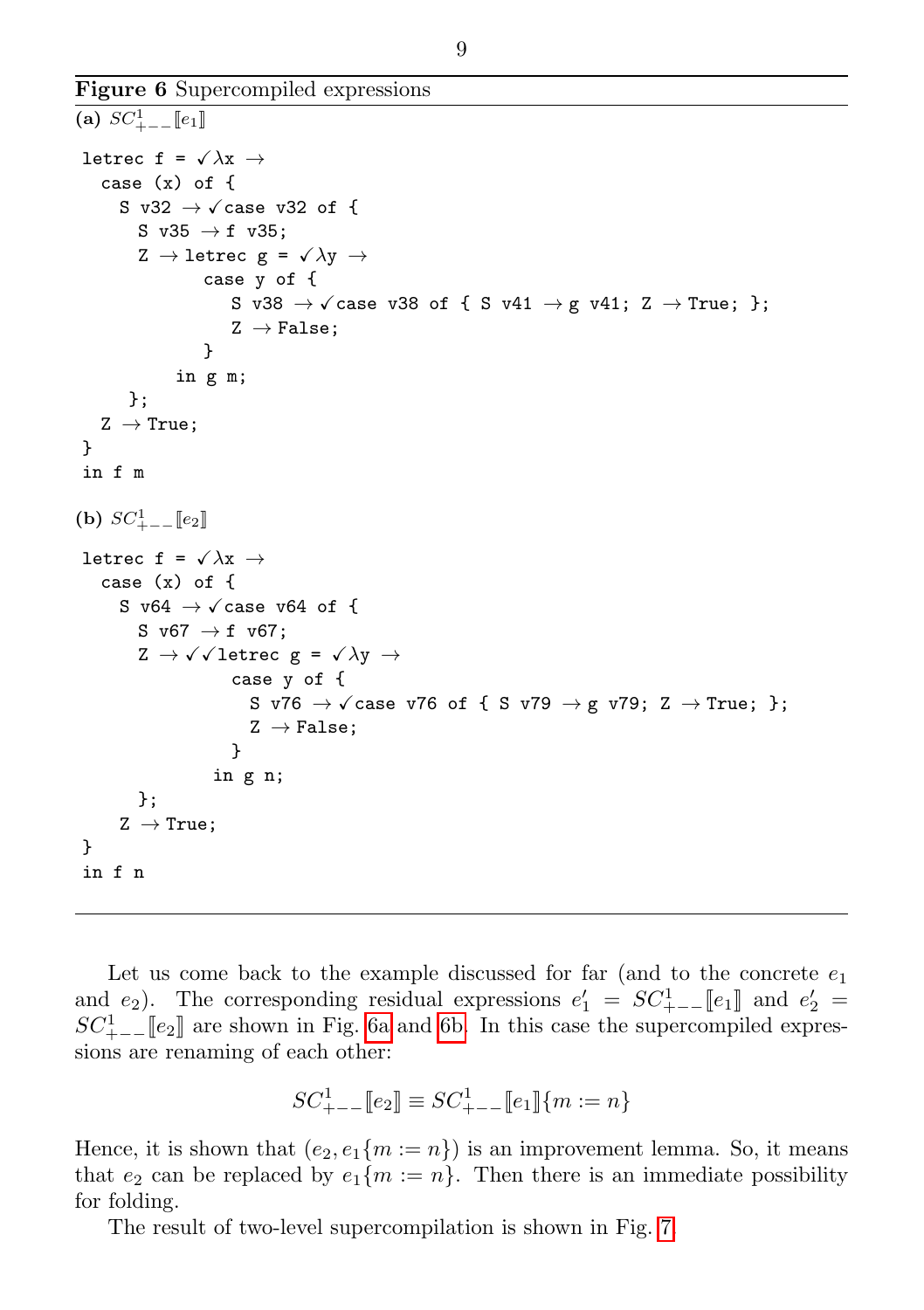Figure 7 or (even m) (odd m): the result of two-level supercompilation

```
letrec f = \lambdaw \rightarrowcase w of {
     Z \rightarrow True;
     S x \rightarrow case x of { Z \rightarrow True; S z \rightarrow f z; };
  }
in f m
```
<span id="page-9-1"></span>Figure 8 even (dAcc m Z): input program

```
data Bool = True | False;
data Nat = Z | S Nat;
even (dAcc m Z) where
even = \lambda x \rightarrow \text{case } x \text{ of } \{ Z \rightarrow \text{True}; S x1 \rightarrow \text{odd } x1; \};
odd = \lambdax \rightarrow case x of { Z \rightarrow False; S x1 \rightarrow even x1; };
dAcc = \lambda x y \rightarrow case x of { Z \rightarrow y; S x1 \rightarrow dAcc x1 (S (S y)); };
Figure 9 e_3 \trianglelefteq^*_c e_4(a) e_3case dAcc m Z of { S z \rightarrow odd z; Z \rightarrow True; }
(b) e_4case dAcc n (S (S Z)) of { S z \rightarrow odd z; Z \rightarrow True; }
```
<span id="page-9-4"></span><span id="page-9-3"></span>Despite its simplicity, the technique described in this section enables us to construct a two-level supercompiler, which, on the one hand, is quite efficient (in terms of performance), and, on the other hand, is capable of performing deeper transformations, than a one-level supercompiler.

### <span id="page-9-0"></span>4 Normalization of ticks

Let us consider another example from [\[15\]](#page-26-0). The source program is shown in Fig. [8.](#page-9-2) Again, we use the supercompiler  $SC_{+--}^2$ .

After a few steps, an embedding of configurations is detected:

```
e_3 \trianglelefteq_c^* e_4,
```
where expressions  $e_3$  and  $e_4$  are represented in Fig. [9a](#page-9-3) and Fig. [9b,](#page-9-4) correspondingly.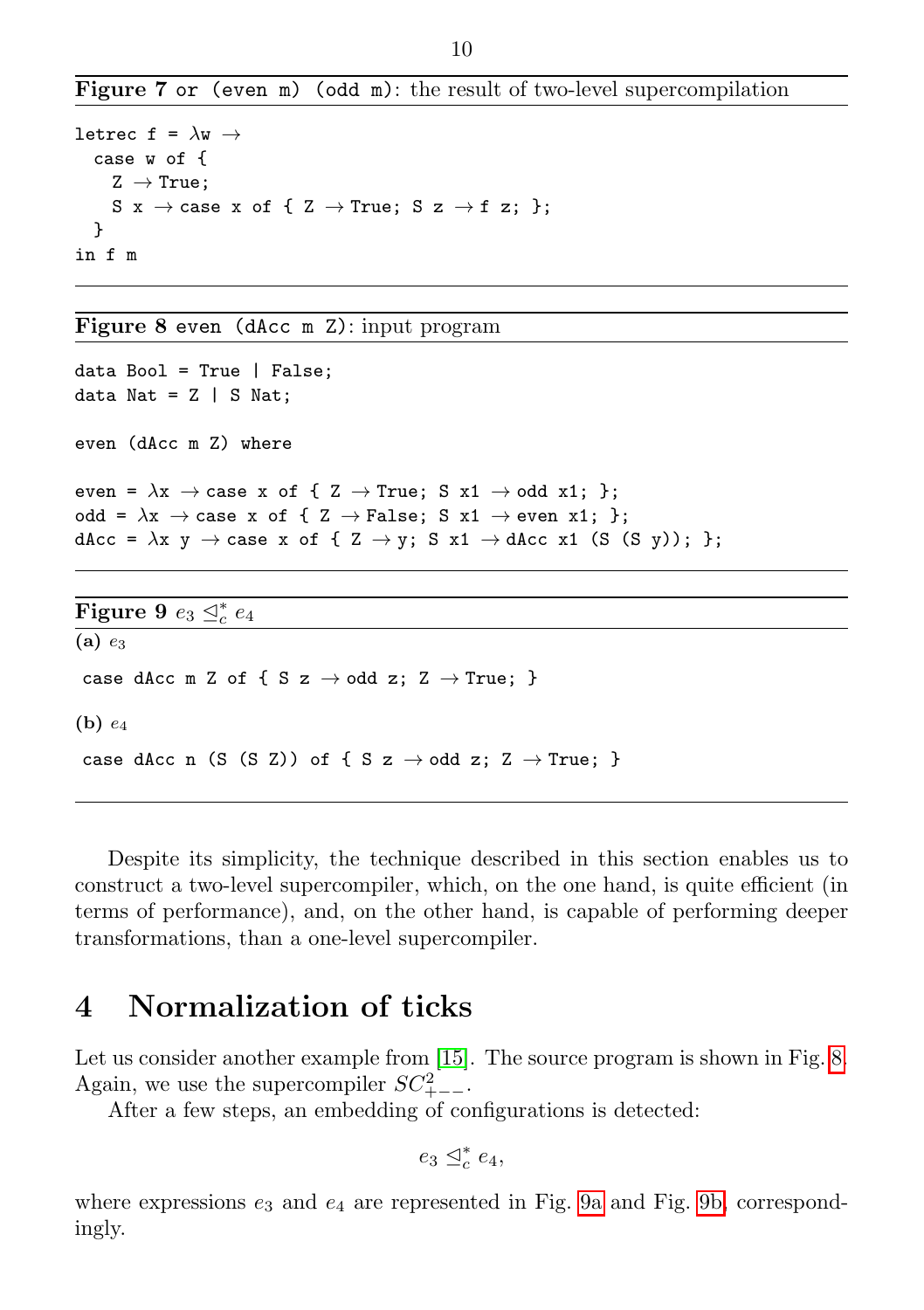Figure 10 Supercompiled expressions

```
(a) SC_{+--}^{1}[[e_3]]letrec f = \sqrt{\lambda}x y \rightarrowcase x of {
      S v33 \rightarrow f v33 (S (S y));
      Z \rightarrow letrec g = \lambda z \rightarrowcase z of {
                     S v36 \rightarrow \sqrt{c} ase v36 of { S v39 \rightarrow \sqrt{g} v39); Z \rightarrow False; };
                     Z \rightarrow True;}
               in g y;
     }
in f m Z
(b) SC_{+--}^{1}[[e_4]]letrec f = \sqrt{\lambda x} y \rightarrowcase x of {
      S v70 \rightarrow f v70 (S (S y));
      Z \rightarrow \sqrt{letrec} g = \sqrt{\lambda z} \rightarrowcase z of {
                       S v79 \rightarrow \sqrt{c} ase v79 of { S v82 \rightarrow (g v82); Z \rightarrow False; };
                       Z \rightarrow True;
                    }
                 in g y;
   }
in f n Z
```
Let us try to apply the technique from the previous section in this situation. The corresponding residual expressions  $SC_{+--}^{1}[[e_3]]$  and  $SC_{+--}^{1}[[e_4]]$  are shown in Fig. [10a](#page-10-0) and [10b.](#page-10-1) Again, the supercompiled expressions are renamings of each other:

$$
SC_{+--}^1[\![e_4]\!] \equiv SC_{+--}^1[\![e_3]\!](m := n\}
$$

So, we conclude that  $e_3\{m:=n\} \cong e_4$ . Unfortunately, checking tick annotations of residual programs does not enable us to conclude that  $(e_4, e_3\{m := n\})$  is an improvement lemma, since the following does not hold:

<sup>1</sup> <sup>+</sup>−−[[4]] ◁ X <sup>1</sup> <sup>+</sup>−−[[3{ := }]]

However, as can be proven by hand,  $(e_4, e_3\{m := n\})$  is an improvement lemma.

The problem is that tick annotations are, in a sense, "too exact". What really matters for the detection of improvement lemmas is the number of function calls performed during evaluation, rather than the moments in which they take place. The positions of tick annotations, however, do contain some information irrelevant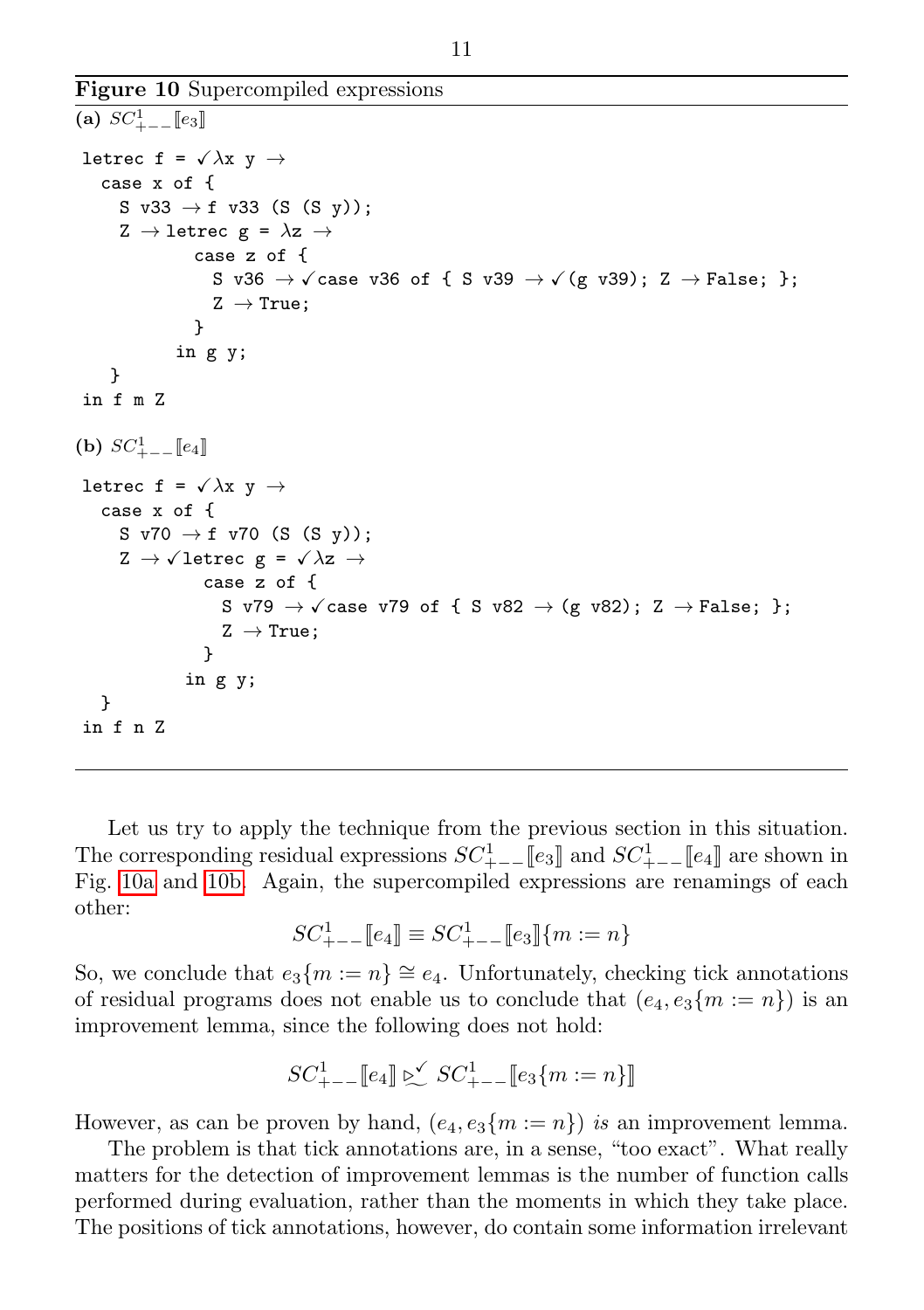Figure 11 Normalization of ticks

| $\sqrt{case\ e_0\ of\ \{c_i\ \overline{v_{ik}}\rightarrow e_i\}}$    | $\Rightarrow$ case $e_0$ of $\{c_i \overline{v_{ik}} \rightarrow \checkmark e_i\}$                                                                                    | $(N_1)$ |
|----------------------------------------------------------------------|-----------------------------------------------------------------------------------------------------------------------------------------------------------------------|---------|
| case $\sqrt{e_0}$ of $\{\overline{c_i}\,\overline{v_{ik}} \to e_i\}$ | $\Rightarrow$ case $e_0$ of $\{c_i \overline{v_{ik}} \rightarrow \check{e_i};\}$                                                                                      | $(N_2)$ |
| $(\sqrt{\lambda}x_1 \ldots x_n \rightarrow e) e_1 \ldots e_n$        | $\Rightarrow (\lambda x_1 \ldots x_n \rightarrow \check{e}) e_1 \ldots e_n$                                                                                           | $(N_3)$ |
|                                                                      | letrec $f = \sqrt{\lambda x_1 \ldots x_n} \rightarrow e_0$ in $e_1 \Rightarrow$ letrec $f = \lambda x_1 \ldots x_n \rightarrow \sqrt{e_0}$ in $e_1$ (N <sub>4</sub> ) |         |

The rule  $N_4$  is applicable only if all occurrences of f in expressions  $e_0$  and  $e_1$  are applications with at least  $n$  arguments

to the estimation of the evaluation cost, so that two cost-equivalent expressions can be annotated in different ways.

Fortunately, tick annotations can often be moved around the expression without violating the correctness of tick counting. Hence, in some cases, two annotated expressions may be transformed to the form in which they become comparable (in terms of improvement).

The key idea is that the exact number of ticks matters only in cases where the evaluation terminates. If the evaluation of an expression does not terminate, the number of ticks is assumed to be "infinite", so that adding to it a finite number of ticks does not change the grand total.

Consider an arbitrary case-expressions annotated with a tick:

$$
\sqrt{case\ e_0\ of\ \{\overline{c_i\ \overline{v_{ik}}\rightarrow e_i;}\}}
$$

It turns out that this tick can be pushed inside the expression by placing a tick at the start of each branch:

case 
$$
e_0
$$
 of  $\{c_i \overline{v_{ik}} \to \checkmark e_i\}$ 

The correctness of this transformation is justified as follows. Suppose the evaluation of the selector  $e_0$  terminates and costs *n* ticks. Then, before evaluating a branch, we have to take into account  $1 + n$  ticks for the original case-expression, and  $n+1$  ticks for the transformed one. Since  $1+n=n+1$ , the grand total of ticks in the both cases is the same. Now suppose that the evaluation of  $e_0$  does not terminate. In this case no branch is evaluated, so that we have  $1+\infty$  ticks for the original expression and  $\infty$  ticks for the transformed expression. But again, the grand total of ticks is the same, because  $1 + \infty = \infty$ .

In [\[17\]](#page-26-5) David Sands gives a number of "tick laws". But, in order to construct a tick normalization algorithm, we need a set of rewriting rules, rather than an equivalence relation. A set of such rewrite rules is presented in Fig. [11.](#page-0-0) The first three rules correspond to laws described by Sands in [\[17\]](#page-26-5). The last rule (the most interesting one) corresponds to a new law.

It can be shown that the tick normalization procedure based on these rules always terminates, the result not depending on the order in which the rules are applied.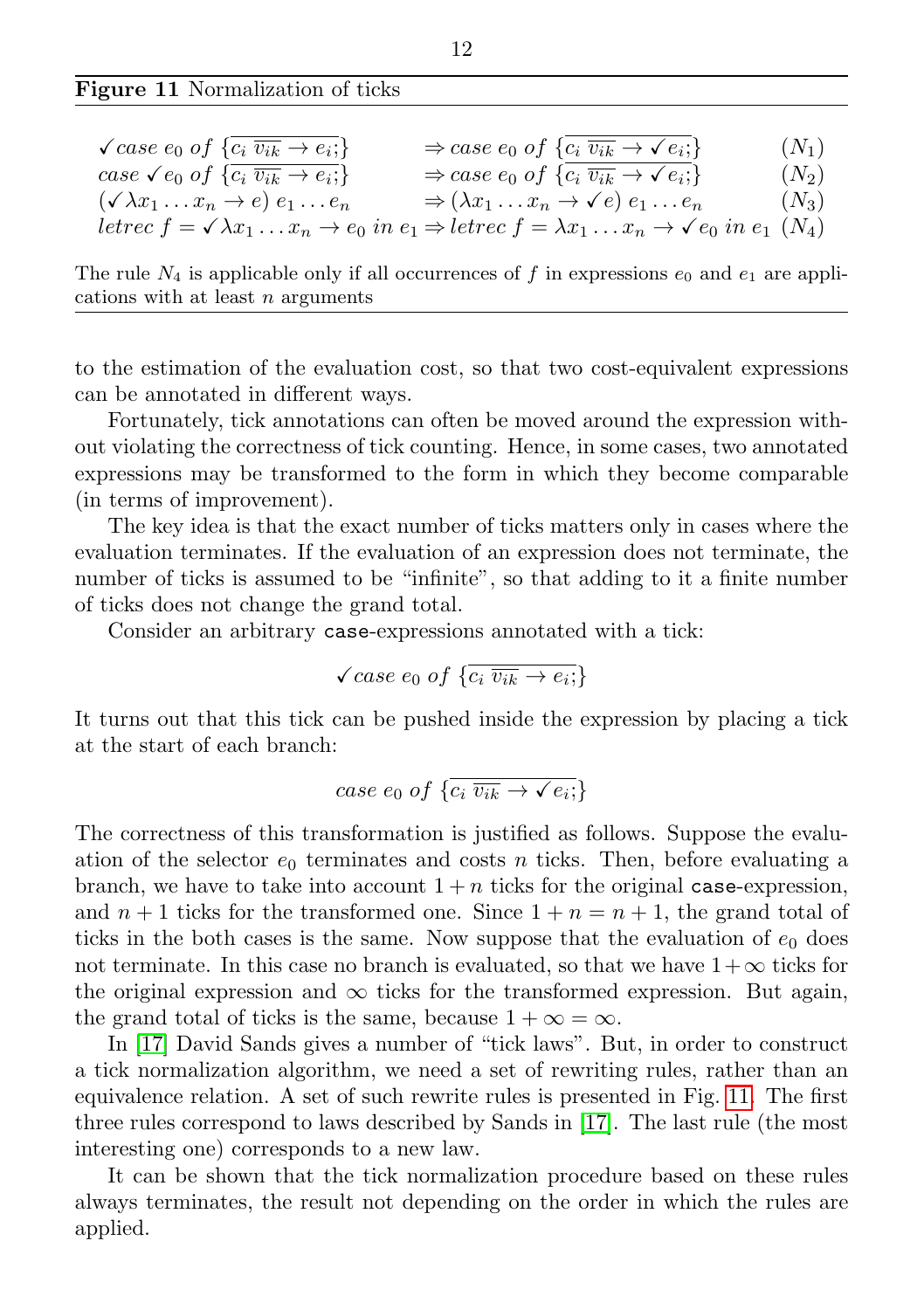Figure 12 Result of ticks normalization

```
(a) \mathcal{N}_{\checkmark} (SC<sup>1</sup><sub>+--</sub>[e<sub>3</sub>])
letrec f = \lambdax y \rightarrowcase x of {
       S v33 \rightarrow \checkmark (f v33 (S (S y)));
       Z \rightarrow \sqrt{1}etrec g = \lambda z \rightarrowcase z of {
                        S v36 \rightarrow case v36 of { S v39 \rightarrow \sqrt{(g \text{ v39})}; Z \rightarrow \sqrt{F}alse; };
                        Z \rightarrow (True);}
                 in g y;
      }
 in f m Z
(b) N\sqrt{SC_{+--}^1[e_4]})
letrec f = \lambdax v \rightarrowcase x of {
       S v70 \rightarrow \checkmarkf v70 (S (S y));
       Z \rightarrow \sqrt{1}etrec g = \lambda z \rightarrowcase z of {
                         S v79 \rightarrow case v79 of { S v82 \rightarrow \sqrt{(g \text{ v}82)}; Z \rightarrow \sqrt{(g \text{ False})}; };
                         Z \rightarrow \sqrt{True};
                      }
                   in g y;
    }
 in f n Z
```
Figure 13 even (double m Z): the result of two-level supercompilation

<span id="page-12-2"></span>letrec f =  $\lambda$ x  $\rightarrow$  case x of { S y  $\rightarrow$  f y; Z  $\rightarrow$  True; } in f m

Normalizing ticks in the expressions in Fig. [10a](#page-10-0) and [10b,](#page-10-1) we obtain the expressions shown in Fig. [12a](#page-12-0) and [12b,](#page-12-1) correspondingly. Now we can conclude that  $e_3\{m:=n\}$  is an improvement of  $e_4$ .

The result of two-level supercompilation is shown in Fig. [13.](#page-12-2)

The tick normalization technique has something in common with the idea of normalizing some intermediate results of supercompilation, for example, with the syntactic normalization of expressions performed by Neil Mitchell [\[16\]](#page-26-6).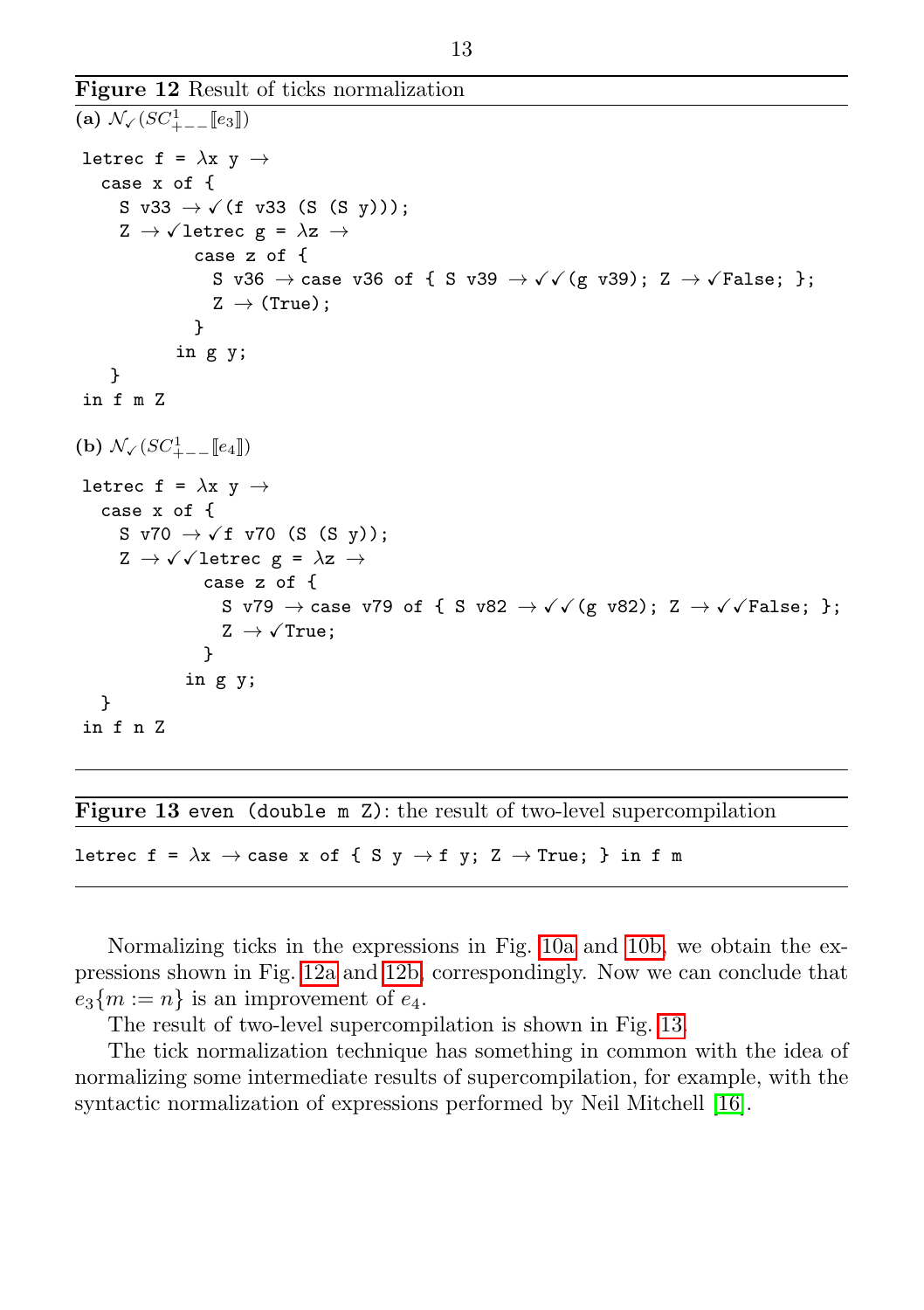Figure 14 match doubleA word: a source program

```
data Symbol = A;
data List a = Nil | Cons a (List a);
data Maybe a = Just a | Notbing;match doubleA word where
doubleA = alt nil (seq a (seq doubleA a));
match = \lambda p i \rightarrow p (eof return) i;
return = \lambda x \rightarrow Just x;
nil = \lambdanext w \rightarrow next w;
seq = \lambdap1 p2 next w \rightarrow p1 (p2 next) w;
alt = \lambdap1 p2 next w \rightarrow case p1 next w of {
     Just w1 \rightarrow Just w1;
     Nothing \rightarrow p2 next w;
};
eof = \lambdanext w \rightarrow case w of {
     Cons s w1 \rightarrow Nothing;
     Nil \rightarrow next Nil:
};
a = \lambdanext w \rightarrow case w of {
     Cons s w1 \rightarrow case s of { A \rightarrow next w1; };
     Nil \rightarrow Nothing;
};
```
# <span id="page-13-1"></span><span id="page-13-0"></span>5 Multi-result supercompilation

Consider the program shown in Fig. [14,](#page-13-1) containing definitions for a set of basic combinators meant for constructing parsers. The implementation of the combinators is based on backtracking. The basic parsers are used in the program to define an additional parser, doubleA, corresponding to the following context-free grammar:

#### doubleA =  $\epsilon$  | A doubleA A

The target expression in the program is an application of the parser doubleA to an arbitrary string word.

It is clear that the parser coded in this way, when applied to a string  $s$ , has a complexity  $O(|s|^2)$ .

Let us try to transform this parser by the two-level supercompiler  $SC_{+--}^2$ using the techniques described in the previous sections.

After a few (about 30) steps an embedding is detected:

doubleA (eof return) word  $\trianglelefteq^*_c$  doubleA (a (eof return)) v33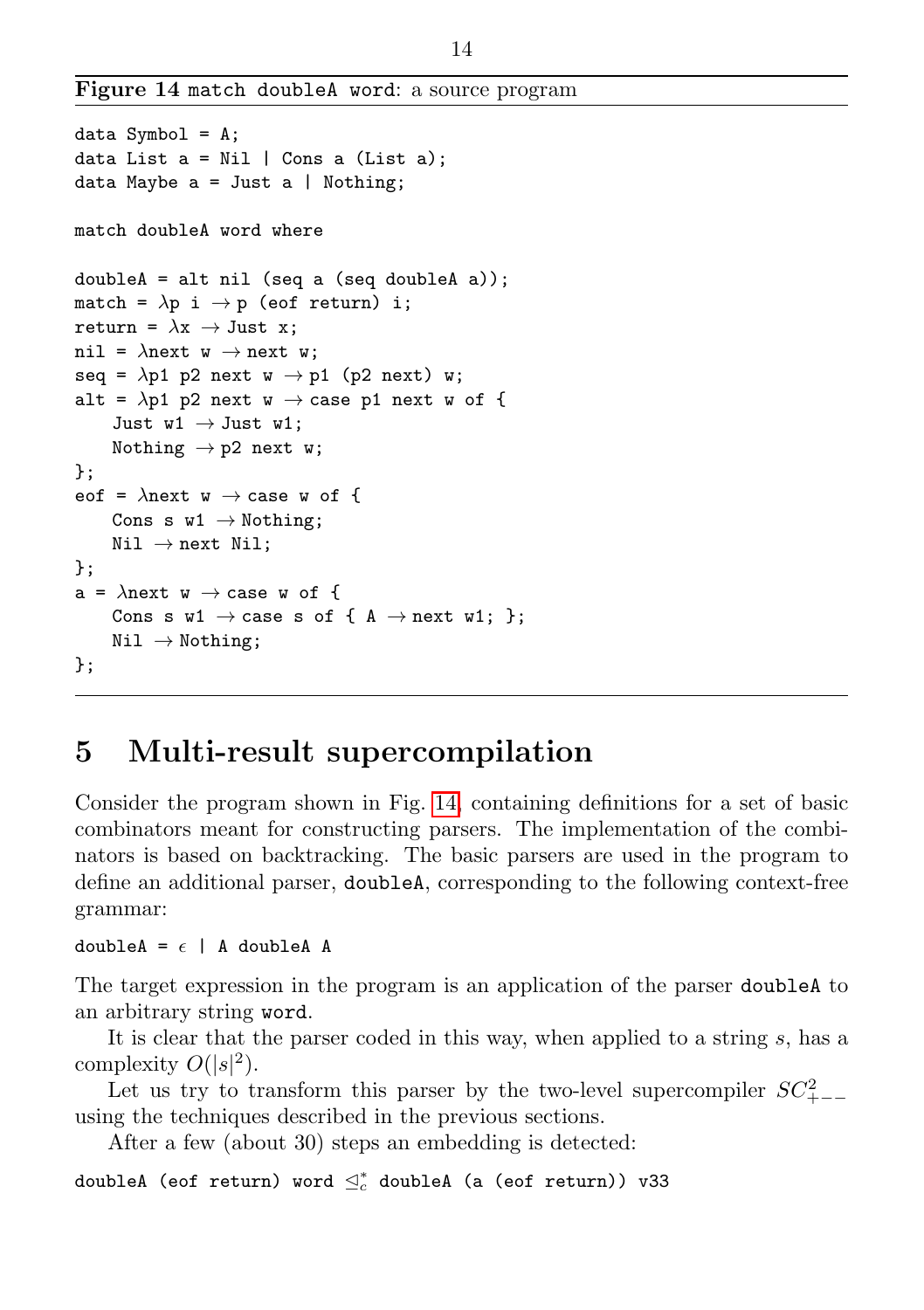```
Figure 15 e_5 \trianglelefteq^*_c e_6(a) e_5case
   case word of {
     Cons v32 v33 \rightarrow Nothing;
     Nil \rightarrow return Nil;
   } of {
   Nothing \rightarrow seq a (seq doubleA a) (eof return) word;
   Just v34 \rightarrow Just v34;
}
(b) e_6case
   case v97 of {
     Cons v149 v150 \rightarrow Nothing;
     Nil \rightarrow return Nil;
   } of {
   Nothing \rightarrow seq a (seq doubleA a) (a (eof return)) (Cons A v97);
   Just v151 \rightarrow (Just v151);
 }
```
However, an attempt to silence the whistle fails: the supercompiled expression are not a renaming of each other.

So, we can try to use another version of the supercompiler: the supercompiler  $SC_{++-}^2$ , which divides all nodes into global and local ones. After a few steps, an embedding is detected:

 $e_5 \trianglelefteq^*_{c} e_6,$ 

where the expressions  $e_5$  and  $e_6$  are shown in Fig. [15a](#page-14-0) and Fig. [15b.](#page-14-1)

Unfortunately, an attempt to silence the whistle using the supercompiler  $SC_{++-}^1$  also fails, as the supercompiled expressions are not a renaming of each other:

 $SC_{++-}^{1}[[e_5]\theta \not\equiv SC_{++-}^{1}[[e_6]]$ 

(Note that the upper and lower supercompilers are assumed to differ in one detail: in how they handle the embedding of configurations, but we might have tried other options.)

However, nothing prevents us from using a different lower supercompiler. Let us try the supercompiler  $SC_{+--}^{1}$  (without the division of nodes into global and local ones). The result is that:

$$
SC_{---}^1[e_5] \{ word := v97\} \equiv SC_{---}^1[e_6]
$$

Moreover, by examining the tick annotations, the upper supercompiler is able to prove that  $(e_6, e_5 \{ word := v97\})$  is an improvement lemma. Thus, it replaces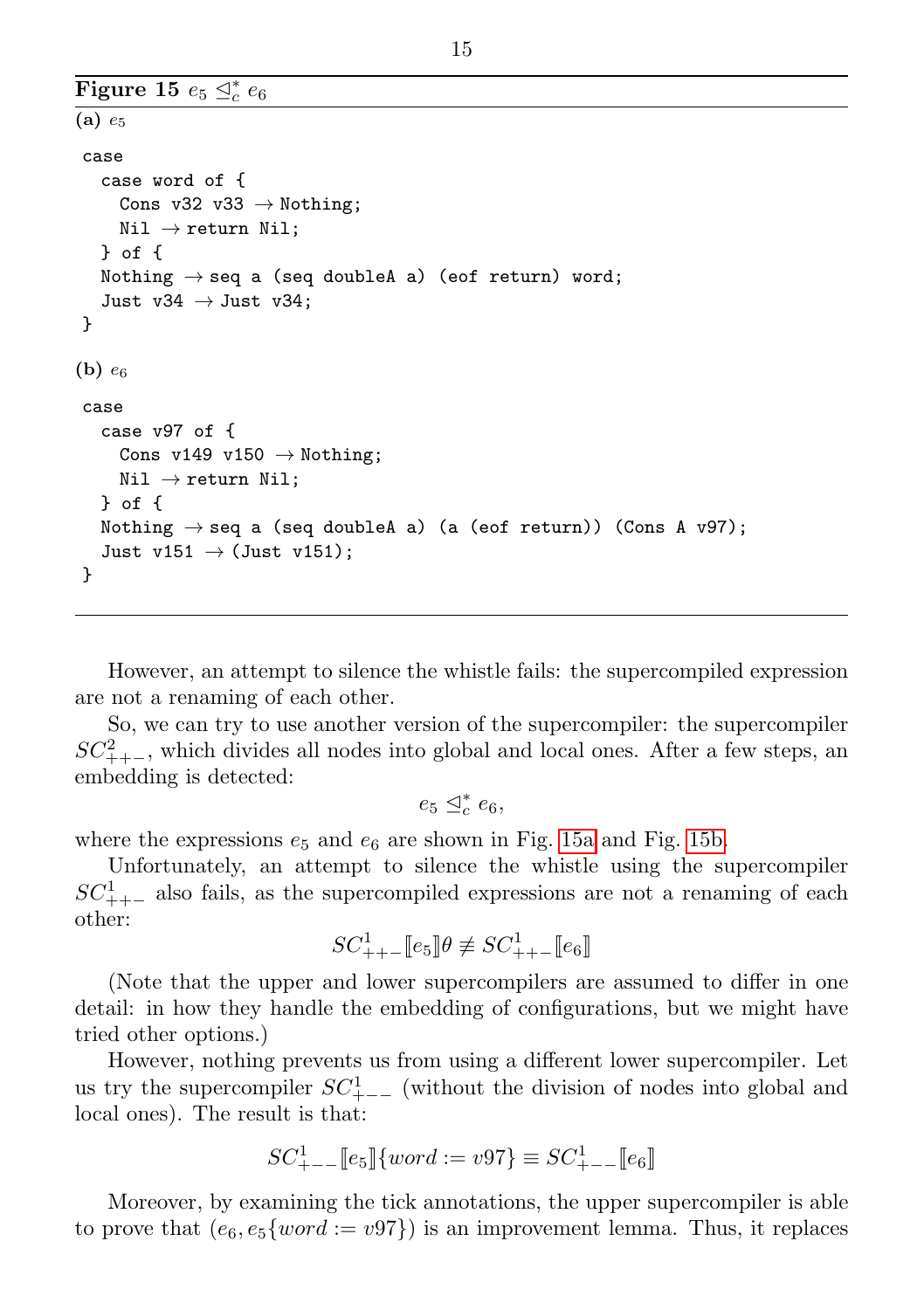Figure 16 match doubleA word: the result of two-level supercompilation

```
letrec f = \lambda x \rightarrowcase x of {
       Cons v32 v33 \rightarrowcase v32 of {
             A \rightarrow case v33 of {
                       Cons v96 v97 \rightarrow case v96 of { A \rightarrow (f v97); };
                       Nil \rightarrow Nothing;
                    };
           };
       Nil \rightarrow Just Nil;}
in f word
```
<span id="page-15-0"></span>the configuration  $e_6$  with  $e_5 \{word := v97\}$ , and performs a fold.

The result of two-level supercompilation is shown in Fig. [16.](#page-15-0)

As was noted above, the source program corresponds to the following contextfree grammar:

#### doubleA =  $\epsilon$  | A doubleA A

and the application of this parser to a string s has complexity  $O(|s|^2)$ .

The result of two-level supercompilation corresponds to the following contextfree grammar:

#### doubleA =  $\epsilon$  | A A doubleA

Note that now the application of the second parser to a string  $s$  has complexity  $O(|s|)$ .

This example demonstrates that two-level supercompilation is capable of achieving asymptotic runtime improvements of programs (written in a lazy functional language), while single-level supercompilation can only achieve linear speedups [\[18\]](#page-26-7).

Another conclusion to be drawn from the above example is that the results of two-level supercompilation can be improved by selecting different combinations of options for the upper and lower supercompilers. This may be regarded as a particular example of multi-result supercompilation, which amounts to producing a set of residual programs, rather than a single program.

An interesting observation is that the best results are often produced by the combination of an upper supercompiler, dividing nodes into global and local ones, and a lower supercompiler, not doing so. For example, this combination is able to produce the results described in sections [3](#page-6-0) and [4.](#page-9-0)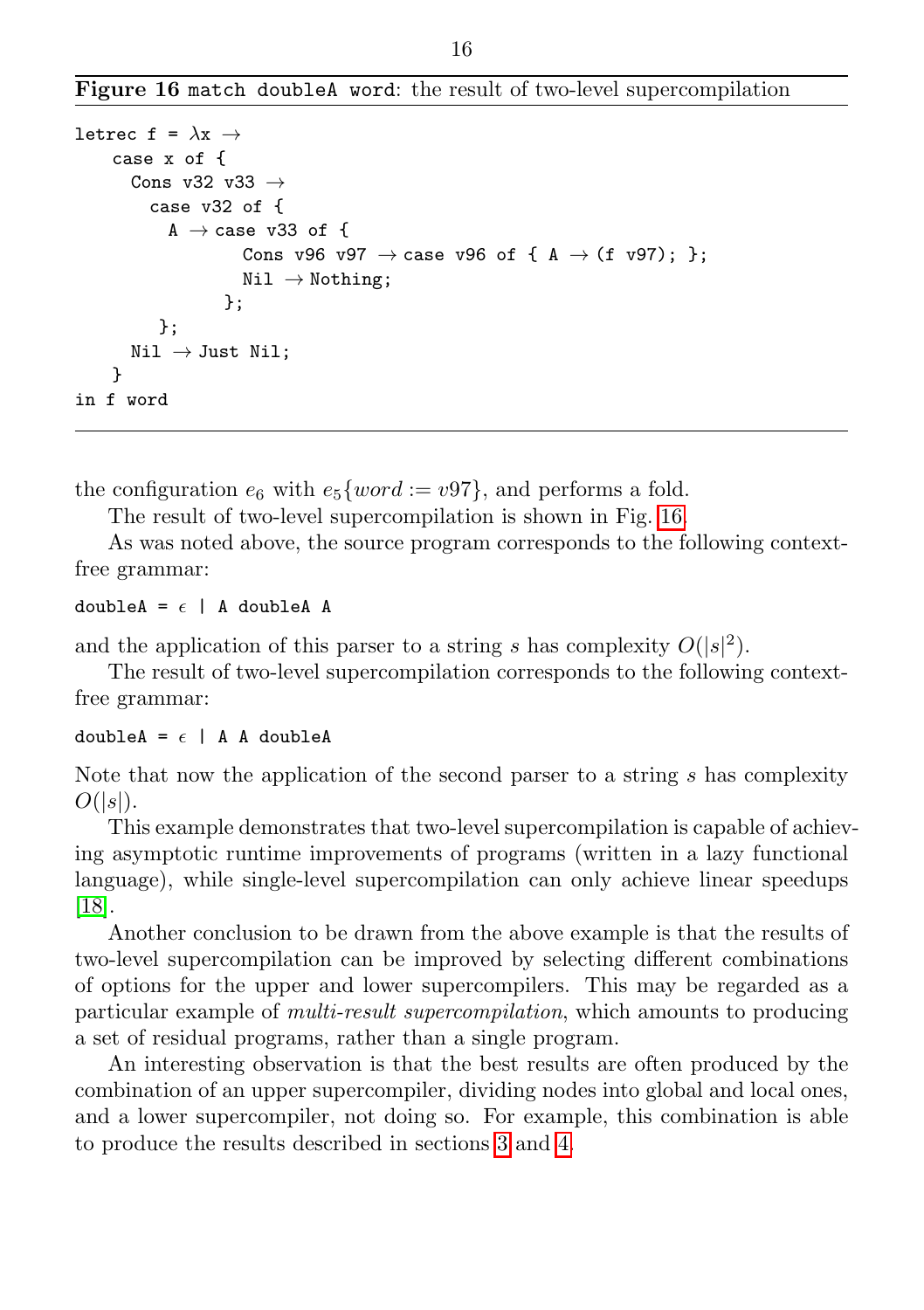```
Figure 17 Improvement lemma (e_8, e_7)(a) e_7case (even n) of { True \rightarrow True; False \rightarrow odd n ; }
(b) escase (even n) of { True \rightarrow True; False \rightarrow odd (S (S n)) ; }
```
# <span id="page-16-2"></span><span id="page-16-0"></span>6 Extraction of more general lemmas

Sometimes, the lemmas discovered by the techniques presented in the previous sections turn out to be cumbersome and difficult to understand (from the human viewpoint). However, as will be shown below, the improvement lemmas discovered by a two-level supercompiler may be used as the source material for extracting more general lemmas that are more abstract and good-looking.

**Definition 3** (Consequence of a lemma). Let  $(e_1, e_2)$  and  $(e'_1, e'_2)$  be two improvement lemmas, such that:

$$
e_1 \gtrsim_s e_2 \Rightarrow e'_1 \gtrsim_s e'_2 \qquad e'_1 \gtrsim_s e'_2 \not\Rightarrow e_1 \gtrsim_s e_2
$$

Then the lemma  $(e'_1, e'_2)$  is said to be a consequence of the lemma  $(e_1, e_2)$ , and the lemma  $(e_1, e_2)$  is said to be more general than the lemma  $(e'_1, e'_2)$ .

A lemma discovered by a two-level supercompiler often happens to be a consequence of a more general lemma.

#### <span id="page-16-1"></span>6.1 Removing the common context

Let us consider an improvement lemma  $(e_8, e_7)$  (consisting of expressions shown in Fig. [17\)](#page-16-2), which is discovered by a two-level supercompilation of the program in Fig. [4.](#page-6-1)

The meaning of this lemma is not obvious, since the expressions  $e_7$  and  $e_8$  are rather cumbersome. However,  $e_7$  and  $e_8$  are almost identical, differing only in the subexpressions highlighted in Fig. [17.](#page-16-2) Hence, there comes the following idea: let us try to prove the equivalence of the subexpressions! We are lucky: the pair

```
(odd (S (S n)), odd n)
```
really turns out to be an improvement lemma. So the "big" lemma in Fig. [17](#page-16-2) is just a consequence of this lemma.

The above example is an instance of an implication of the following form:

$$
e'\succsim_s e''\Rightarrow e\{v:=e'\}\succsim_s e\{v:=e''\}
$$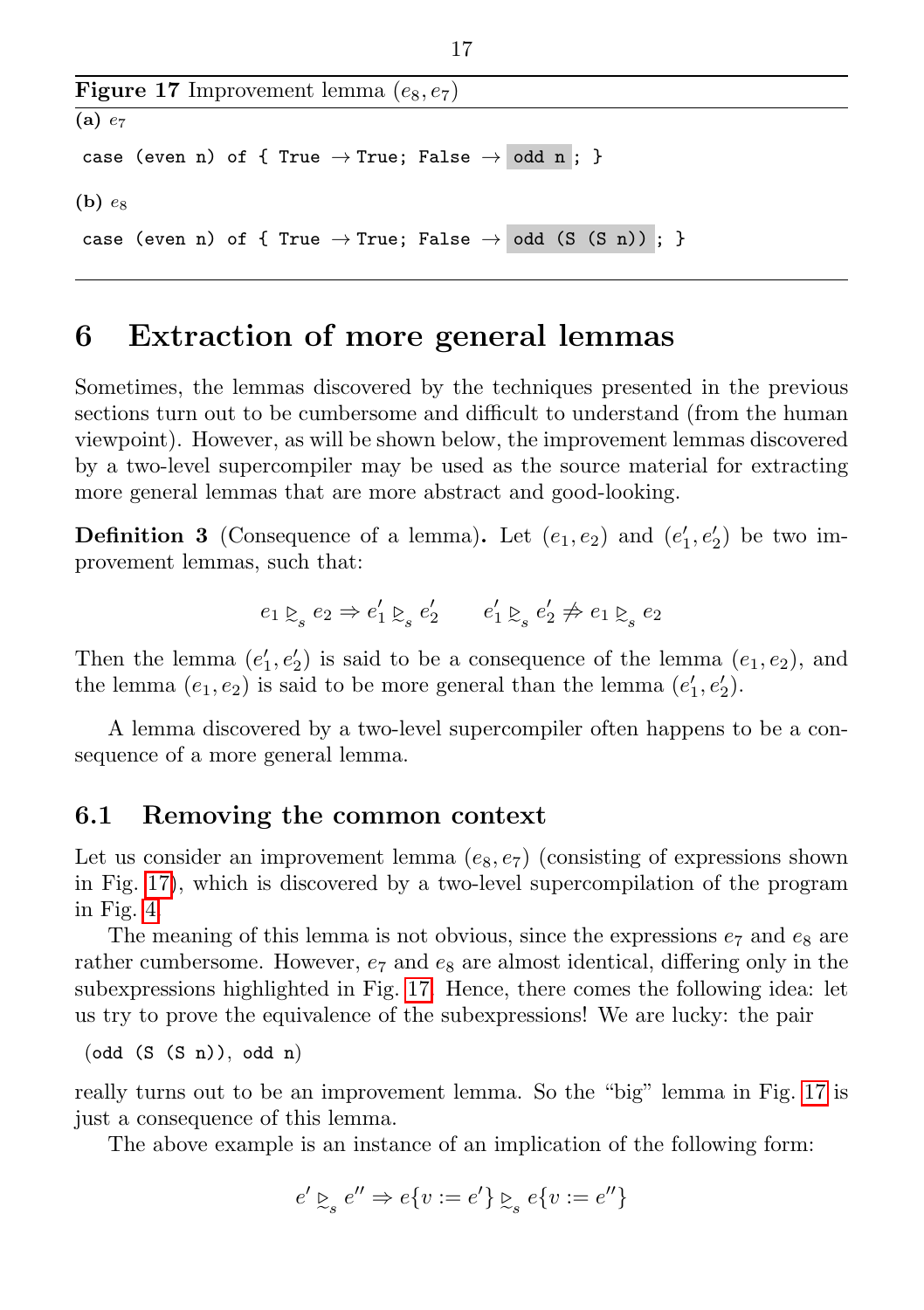```
Figure 18 Improvement lemma (e_9, e_{10})(a) e_9case
   case v97 of {
     Cons v32 v33 \rightarrow Nothing;
     Nil \rightarrow return Nil;
   } of {
   Nothing \rightarrow seq a (seq doubleA a) (eof return) v97;
   Just v34 \rightarrow Just v34:
}
(b) e_{10}case
   case v97 of {
     Cons v149 v150 \rightarrow Nothing;
     Nil \rightarrow return Nil;
   } of {
   Nothing \rightarrow seq a (seq doubleA a) (a (eof return)) (Cons A v97);
   Just v151 \rightarrow (Just v151);
}
```
<span id="page-17-0"></span>How should the expressions  $e'$  and  $e''$  be selected? Since we are interested in finding a lemma  $(e', e'')$  of a small size, it seems reasonable to try expressions  $e'$ and  $e''$  of minimal (possible) size. However, the smallest  $e'$  and  $e''$  usually do not form an improvement lemma! For example, the following pair

 $(S (S n), n)$ 

consists of minimal differing subexpressions of  $e_7$  and  $e_8$ , nevertheless, it is not an improvement lemma (just because the expressions  $n$  and  $S$  (S n) are not even equivalent). So, when searching for a lemma, we have to also try subexpressions  $e'$  and  $e''$  that are small, but not the smallest ones.

In order to formalize the idea in general terms, we have to define what is a generalization of two expressions.

**Definition 4** (Generalization). A generalization of two expressions  $e_1$  and  $e_2$  is a triple  $(e_a, \theta_1, \theta_2)$ , where  $e_a$  is an expression and  $\theta_1$  and  $\theta_2$  are substitutions, such that  $e_{\alpha} \theta_1 \equiv e_1$  and  $e_{\alpha} \theta_2 \equiv e_2$ . A set of all generalizations of expressions  $e_1$  and  $e_2$  is denoted as  $e_1 \wedge e_2$ .

Let  $(e', e'')$  be an improvement lemma discovered by a two-level supercompiler. Then we may consider generalizations of the form  $(e_g, {\overline{v_i := e'_i}}, {\overline{v_i := e''_i}})$  belonging the set  $e' \sim e''$  and check the pairs  $(e'_i, e''_i)$  for being improvement lemmas.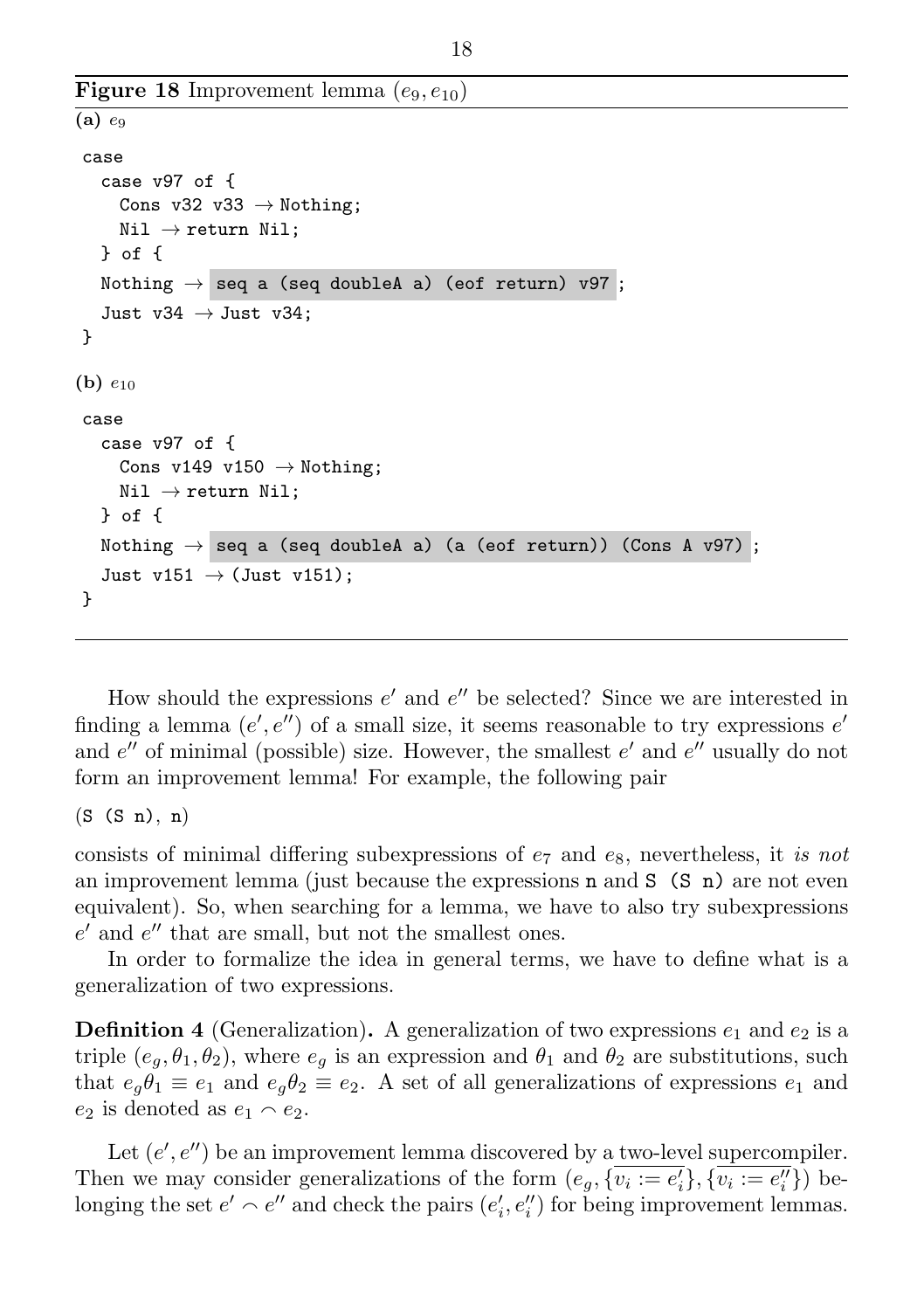Figure 19 Improvement lemma  $(e_{12}, e_{11})$ (a)  $e_{11}$ case dAcc m Z of { S z  $\rightarrow$  odd z; Z  $\rightarrow$  True; } (b)  $e_{12}$ case dAcc n (S (S Z )) of { S z  $\rightarrow$  odd z; Z  $\rightarrow$  True; }

<span id="page-18-1"></span>For example, when transforming the program shown in Fig. [14,](#page-13-1) a two-level supercompiler discovers an improvement lemma shown in Fig. [18.](#page-17-0) The lemma seems to be quite cumbersome, but there is a smaller improvement lemma formed by the highlighted subexpressions:

```
(seq a (seq doubleA a) (a (eof return)) (Cons A v97),
 seq a (seq doubleA a) (eof return) v97)
```
#### <span id="page-18-0"></span>6.2 Generalization by abstracting common subexpressions

The form of implication considered in this section is:

$$
e_1 \underset{\sim_s}{\rhd} e_2 \Rightarrow e_1 \{v := e\} \underset{\sim_s}{\rhd} e_2 \{v := e\}
$$

When transforming the program in Fig. [8,](#page-9-2) a two-level supercompiler discovers the lemma shown in Fig. [19.](#page-18-1) An attempt to extract a more general lemma by removing the common context is unsuccessful. However, abstracting the identical highlighted subexpressions leads to the following lemma:

(case dAcc m (S (S x)) of { S z  $\rightarrow$  odd z; Z  $\rightarrow$  True; }, case dAcc m x of { S z  $\rightarrow$  odd z; Z  $\rightarrow$  True; })

Note that this lemma is not smaller in size than the original one (since the common subexpression is just a nullary constant Z). But it still may be useful, because it is applicable in more cases than the original one.

To formalize this idea we use the notion of "inverse generalization".

Definition 5 (Inverse generalization). An inverse generalization of expressions  $e'$  and  $e''$  is a triple  $(e'_g, e''_g, \theta)$ , where  $e'_g$  and  $e''_g$  are expressions, and  $\theta$  a substitution, such that  $e'_g \theta \equiv e'$  and  $e''_g \theta \equiv e''$ . The set of all inverse generalizations of expressions  $e'$  and  $e''$  is denoted as  $e' \smile e''$ .

Let  $(e', e'')$  be an improvement lemma discovered by a two-level supercompiler. Then we may consider the inverse generalizations  $(e'_{g}, e''_{g}, \theta)$  belonging to the set  $e' \sim e''$  and try to find a more general improvement lemma among the pairs  $(e'_{g}, e''_{g}).$ 

As regards the improvement lemma in Fig. [19,](#page-18-1) the inverse generalization corresponding to the highlighted expressions leads to a more general lemma considered above.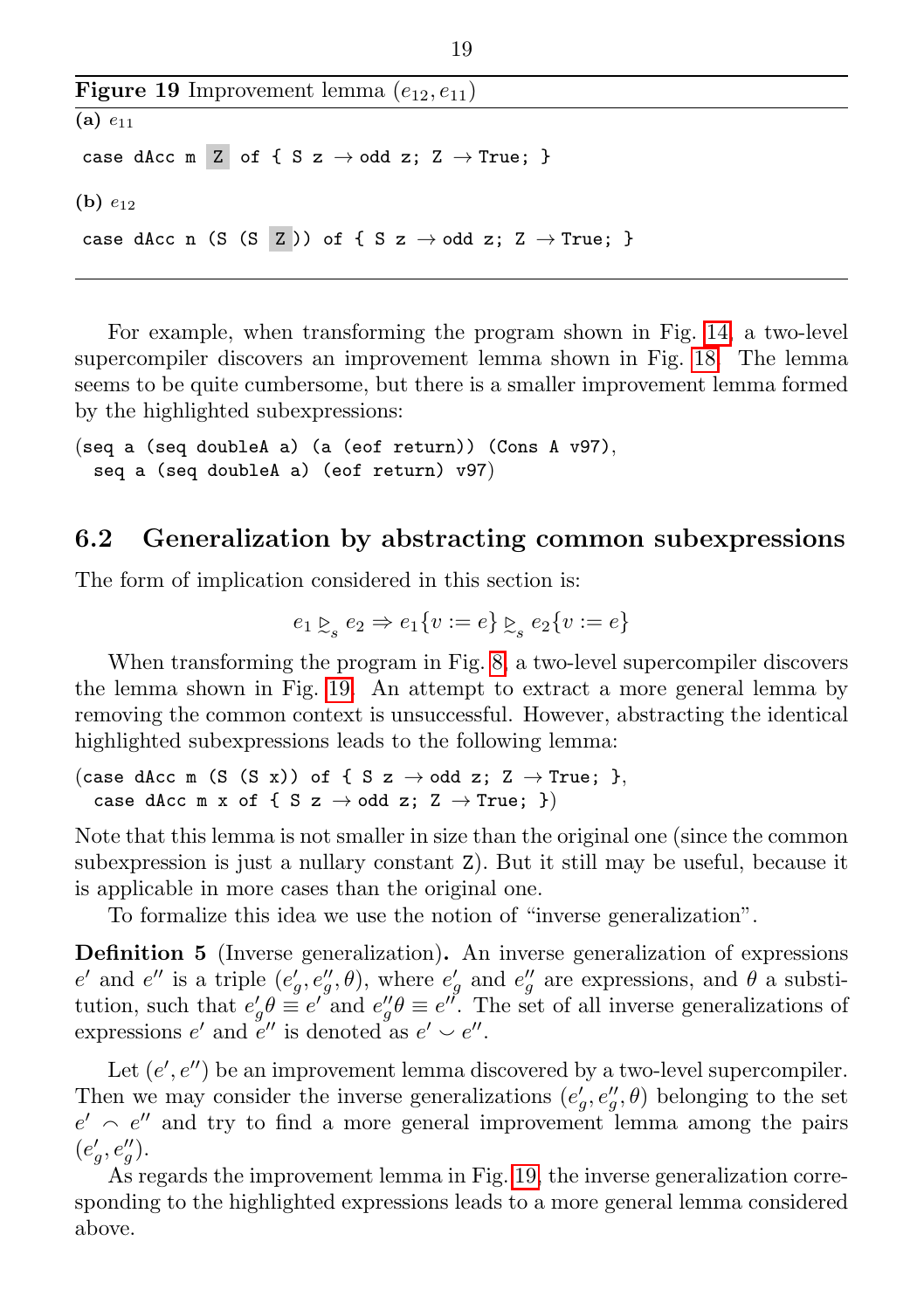

### <span id="page-19-0"></span>6.3 On the power of homeomorphic embedding for lemma extraction

Why the whistle based on the refined homeomorphic embedding [\[12\]](#page-26-2), when used in a two-level supercompiler, produces reasonable results? It seems to be due to the fact that the refined embedding captures the notion of generalization, as well as the notion of inverse generalization.

On the other hand, the whistle based on the adaptation of the pure homeomorphic embedding [\[12\]](#page-26-2) seems to be rather inadequate for the use in a two-level supercompiler. It blows too often, and does not ensure the existence of a meaningful generalization for embedded expressions. In particular, it produces unsatisfactory results for the examples considered in this paper. At the same time, the use of the refined homeomorphic embedding drastically improves the behavior of a two-level supercompiler.

# <span id="page-19-1"></span>7 Simplification of lemma syntax

A supercompiler may be used as a part of another tool (for example, a theorem prover), in which case it should produce proofs readable for humans.

Let us consider the reduction rules, together with the function definitions appearing in a program, as a term rewrite system. Let  $\stackrel{*}{\longleftrightarrow}$  denote equality by rewriting (closed under context and substitution) [\[1\]](#page-25-1).

**Definition 6** (Lite version of lemma). A lemma  $(e'_1, e'_2)$  is a lite version of a lemma  $(e_1, e_2)$ , if corresponding expressions are equal by rewriting and are of a smaller size:  $e_1 \leftrightarrow e'_1, e_2 \leftrightarrow e'_2, |e'_1| \leq |e_1|, |e'_2| \leq |e_2|$ .

It is obvious that a lite lemma (due to its smaller size) in many cases will be more readable that the corresponding "technical" lemma.

Consider, for example, the improvement lemma shown in Fig. [19](#page-18-1) and the corresponding partial process tree (Fig. [20\)](#page-0-0). This lemma is automatically discovered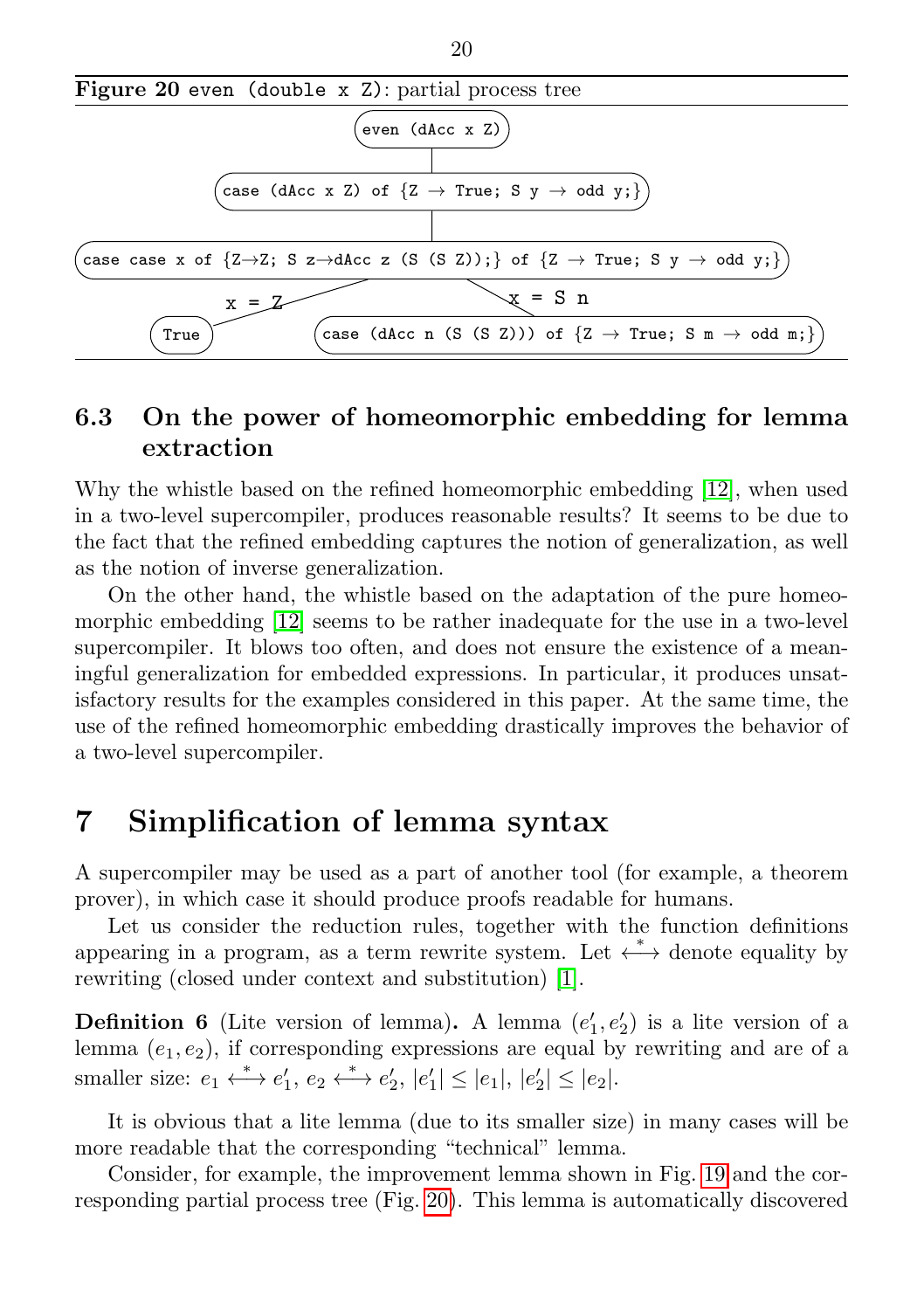when transforming the expression even (double  $x$  Z) by a two-level supercompiler.

A lite version of this improvement lemma is not difficult to find. Indeed:

```
even (dAcc m Z) \rightarrowcase dAcc m Z of { S z \rightarrow odd z; Z \rightarrow True; }
even (dAcc m (S (S Z))) \rightarrowcase dAcc m (S (S Z)) of { S z \rightarrow odd z; Z \rightarrow True; }
```
So the following lemma is extracted:

```
(even (dAcc x (S (S Z))), even (dAcc x Z))
```
This lemma can be rewritten:

even (dAcc (S (S m)) Z)  $\rightarrow$ even (dAcc m (S (S Z)))

so that one more lemma is extracted:

```
(even (dAcc (S (S x)) Z), even (dAcc x Z))
```
This technique of searching for lite lemmas is rather heuristic, hence the pairs of expressions thus found has to be checked for being improvement lemmas by means of supercompilation.

# <span id="page-20-0"></span>8 Parameterized two-level supercompiler

In this section we give a "recipe" for remaking an ordinary supercompiler into a two-level one, presenting a parameterized two-level supercompilation algorithm[2](#page-20-1) shown in Fig. [24.](#page-21-0) This algorithm is an extension of the single-level supercompiler from [\[12\]](#page-26-2).

The parameterized parts of algorithm are highlighted. There is one new parameterization (in comparison with a single-level supercompiler): the lower supercompiler  $SC<sup>1</sup>$  (used in lines 11, 12 and 14). All example residual programs presented in the paper were produced by the supercompiler  $SC^2$  with a corresponding parameterization.

**Theorem 7.** The supercompiler  $SC^2$  terminates.

*Proof.* Follows from the termination of the corresponding supercompiler  $SC_{ijk}$ [\[11,](#page-26-8) [12\]](#page-26-2) and from the fact that after the application of an improvement lemma a folding step can be performed immediately. П

<span id="page-20-1"></span><sup>2</sup>This recipe is the first (but, hopefully, not the last one) in the emerging cookbook of multilevel supercompilation.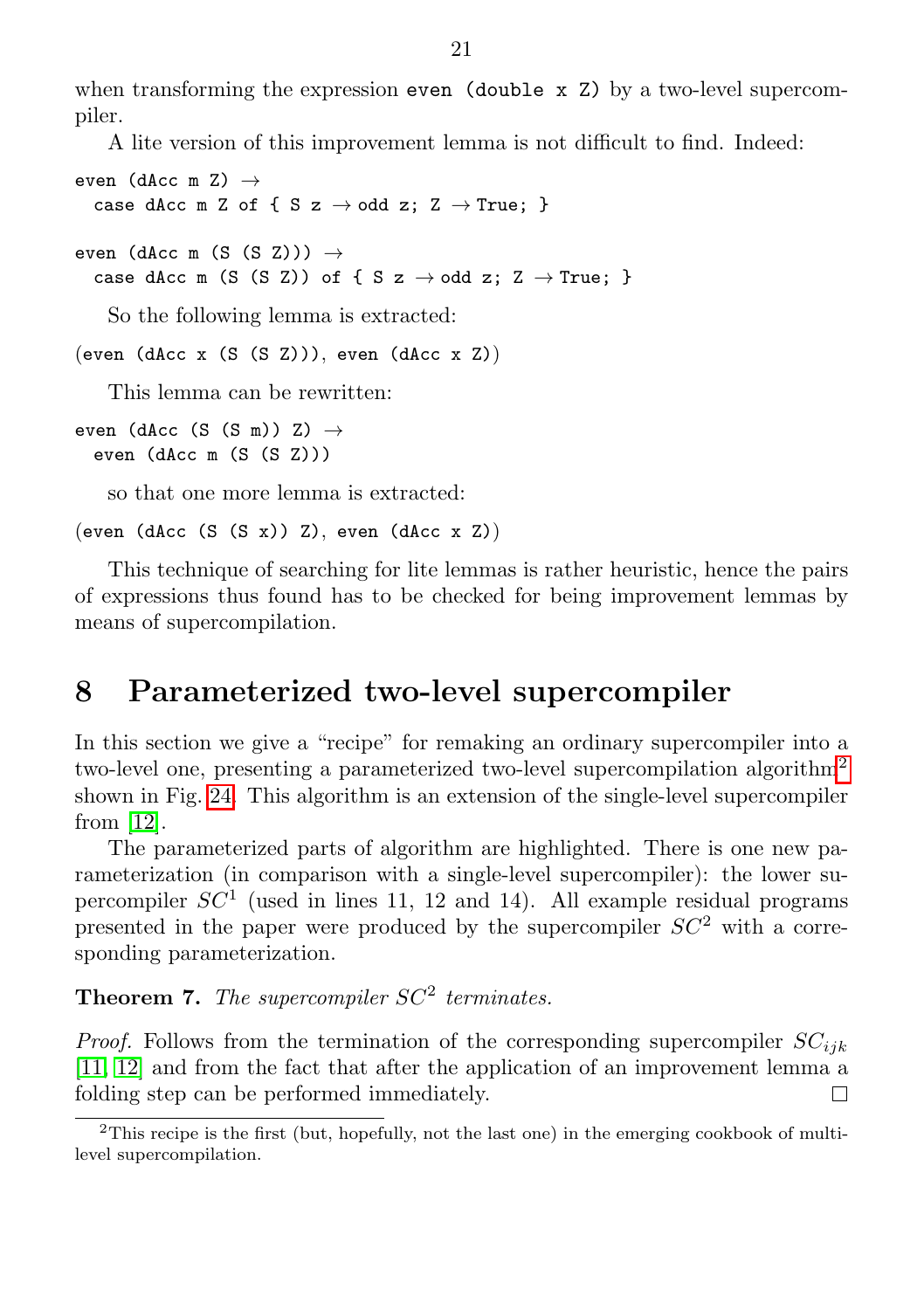Figure 21 Parameterized supercompiler  $SC^2$ 

```
1 t = (e \rightarrow)2 while unprocessed Lea f(t) \neq \bullet do
 \beta = unprocessedLeaf(t)4 relAnsc = computeRelAnsc(s)\sigma = find (relAncs, \beta, \textit{whistle})6 if \alpha \neq \bullet and \alpha . exp r \simeq \beta . exp r then
 \tau | t = fold(t, \alpha, \beta)8 else if \alpha \neq \bullet and \alpha . expr \leq \beta . expr then
 9 t = abstract(t, \beta, \alpha)10 else if \alpha \neq \bullet then
11 e_1 = SC_1 \ [\alpha . exp r]12 e_2 = SC_1 \sim \mathcal{S}C_113 \theta = e_2 \otimes e_1<br>
14 if e_1 \simeq e_2 e_114 | if e_1 \simeq e_2 and \mathcal{N}_{\checkmark}(\overline{\textit{SC}_1 \parallel \beta . \textit{expr}}]) \triangleright \checkmark \; \mathcal{N}_{\checkmark}(\overline{\textit{SC}_1 \parallel \alpha . \textit{expr} \theta \parallel}) then
15 \vert t = replace(t, \beta, \alpha . exp r \theta)16 else if \alpha . exp r \leftrightarrow \beta . exp r then
17 \vert t = split(t, \beta, \beta, expr)18 else
19 \vert t = abstract(t, \alpha, \beta)20 end
21 else
22 \vert t = drive(t, \beta)23 end
24 end
```
<span id="page-21-0"></span>The following details are parameterizable  $\mathit{computeRelAnsc}$ ,  $\mathit{whistle}$ ,  $\mathit{SC}_1$ .

Almost any supercompiler (constructed in a classical style) can be remade into a two-level one on the bases of the techniques described here. Consider an arbitrary supercompiler  $SC<sup>1</sup>$  (guaranteed to terminate). Suppose that the generalization of a configuration is performed in the following way:

1  $t = generalized(t, \alpha, \beta)$ 

This code can be refined in the following way: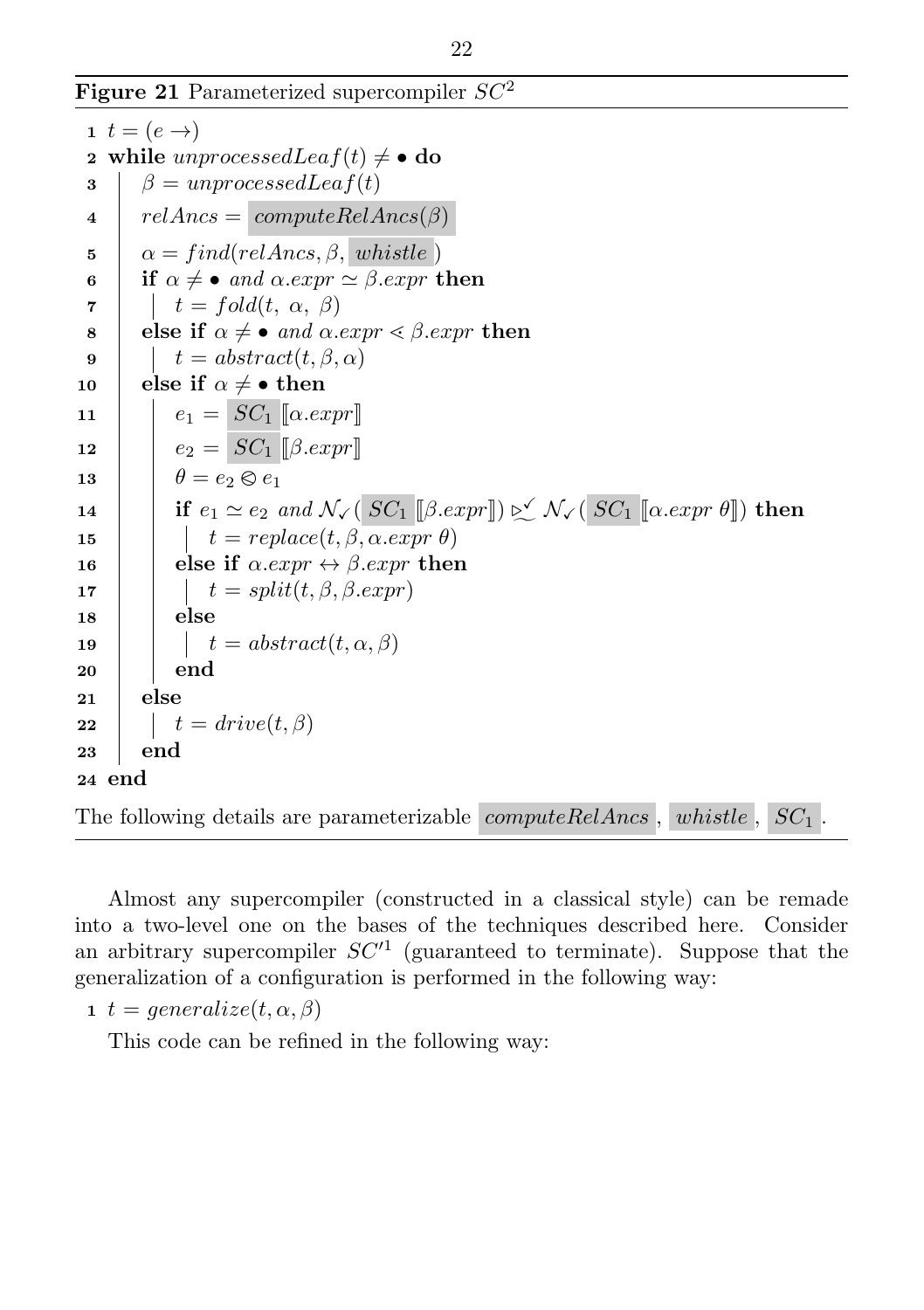1 
$$
e_1 = SC_1 [\alpha . expr]
$$
  
\n2  $e_2 = SC_1 [\beta . expr]$   
\n3  $\theta = e_2 \otimes e_1$   
\n4 if  $e_1 \simeq e_2$  and  $\mathcal{N}_{\checkmark}$  ( $SC_1 [\beta . expr]) \simeq \mathcal{N}_{\checkmark}$  ( $SC_1 [\alpha . expr \theta]$ ) then  
\n5  $| t = replace(t, \beta, \alpha . expr \theta)$   
\n6 else  
\n7  $| t = generalize(t, \alpha, \beta)$   
\n8 end

where  $SC<sup>1</sup>$  is another arbitrary supercompiler (which is also guaranteed to terminate). Let  $SC_{SC_1}^{\prime 1}$  denote this extension. It is easy to show that this extension terminates.

Whether such an extension will be able to produce useful and/or non-trivial results, depends on implementation details of the supercompilers  $SC^1$  and  $SC'^1$ . However, this scheme of extending a single-level supercompiler to a two-level one is formally applicable to a variety of supercompilers.

## <span id="page-22-0"></span>9 Conclusion

Constructing a multi-level supercompiler on the bases of a single-level one can be regarded a classic case of metasystem transition (using V.F. Turchin's terminology  $[22, 20]$  $[22, 20]$ ).

In this section we give a brief overview of the goals and methods of two-level supercompilation, and compare our approach with related techniques in other fields, as well as with other works on supercompilation.

#### <span id="page-22-1"></span>9.1 Goals and methods of two-level supercompilation

The supercompiler HOSC was designed as a tool for program analysis by transformation, whose essence can be briefly explained as follows:

Let  $p$  be a program we have to analyze in order to infer or prove its properties. Instead of directly analyzing the program  $p$ , we may transform it to a program  $p'$ , which is *equivalent* to  $p$ , but is *easier to* analyze.

But, what does it mean that a transformed program  $p'$  is easier to analyze than the original program  $p$ ? The answer to this question depends on what properties are to be dealt with and what analysis tools are available. For example in the paper [\[23\]](#page-27-1) a program is transformed to a more modular and structured form for the purpose of extracting a specification from the transformed program.

Usually, a program is easier to analyze if it does not contain "dead" (i.e. unreachable) code. Such code may be clearly localized in a program (for example in the form of function definitions that are never called), or it may also be scattered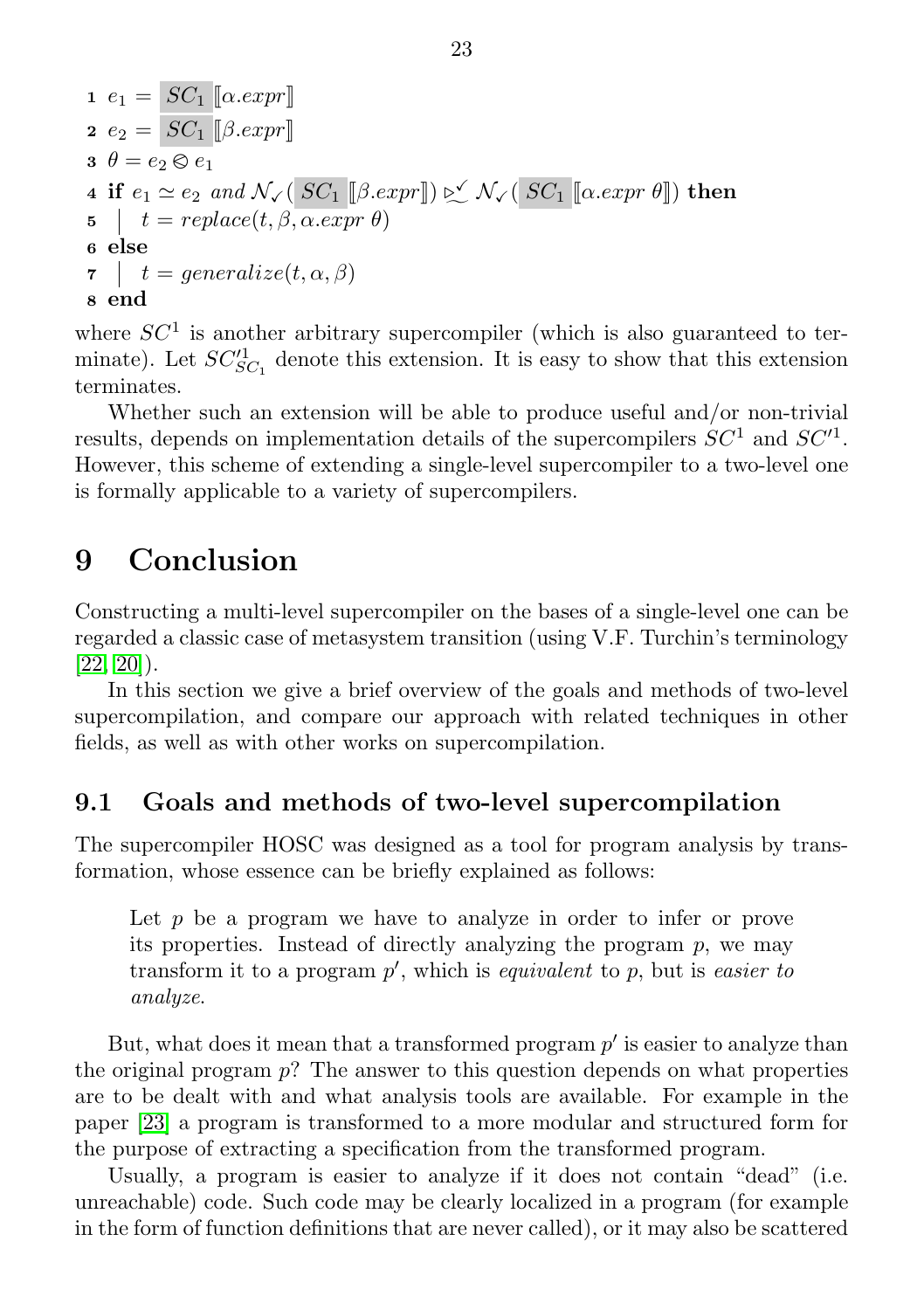throughout the "live" code in small pieces. In the latter case the tool wastes its time analyzing dead or redundant code. A program without "superfluous" code is likely to be more suitable for mechanical analysis.

How to determine whether a program contains some "dead" code? In general the problem is undecidable. However, if a program  $p'$  is constructed from a perfect process tree produced by supercompilation, the program  $p'$  is certain not to contain any dead code [\[6,](#page-25-2) [21\]](#page-26-10). A partial process tree is a perfect one if its construction involves no generalizations. So the task of two-level supercompilation, when constructing a partial process tree, is to avoid generalizations as much as possible, in order for the residual program to contain as little redundant code as possible.

In the algorithm presented in this paper a generalization step involves two nodes: the upper node  $\alpha$  and the lower node  $\beta$ , two different cases being considered [\[12\]](#page-26-2).

- 1. If  $\alpha \cdot \exp \leq_c^* \beta \cdot \exp r$ ,  $\alpha \cdot \exp \neq \beta \cdot \exp r$  and  $\alpha \cdot \exp r \leq \beta \cdot \exp r$ , then the lower configuration  $\beta$ . expr is generalized.
- 2. If  $\alpha \cdot exp \leq_c^* \beta \cdot exp \alpha$  and  $\alpha \cdot exp \alpha$  / $\leq \beta \cdot exp \alpha$ , then the upper configuration  $\alpha$ . *expr* is generalized.

All techniques of silencing the whistle considered in the paper are only related to the second case (i.e. to avoiding generalizations of the upper configurations). It would be interesting, however, to investigate the problems related to avoiding generalizations of the lower configurations.

### <span id="page-23-0"></span>9.2 Related work and further development

To some extent, this work is on the junction of program transformation and program analysis. The literature on each of the topics is abundant and diversified. It would be virtually impossible even to list all related works. Thus we confine ourselves to considering a number of classic works and to recent activities in related areas.

For a long time the developments of supercompilation occurred in isolation, with little cross-fertilization with other research areas. Perhaps this was due to the fact that supercompilation was primarily regarded as a means of program optimization. Many optimization techniques are rather language-specific, and supercompilation was initially developed for the language Refal, which was quite different from other programming languages.

However, since we are interested in supercompilation as a means of program analysis by transformation, we believe the ideas and method from other areas to be potentially useful also in the field of supercompilation, such cross-fertilization being able to produce a synergetic effect.

Let us enumerate some ideas and techniques related, or potentially applicable, to supercompilation.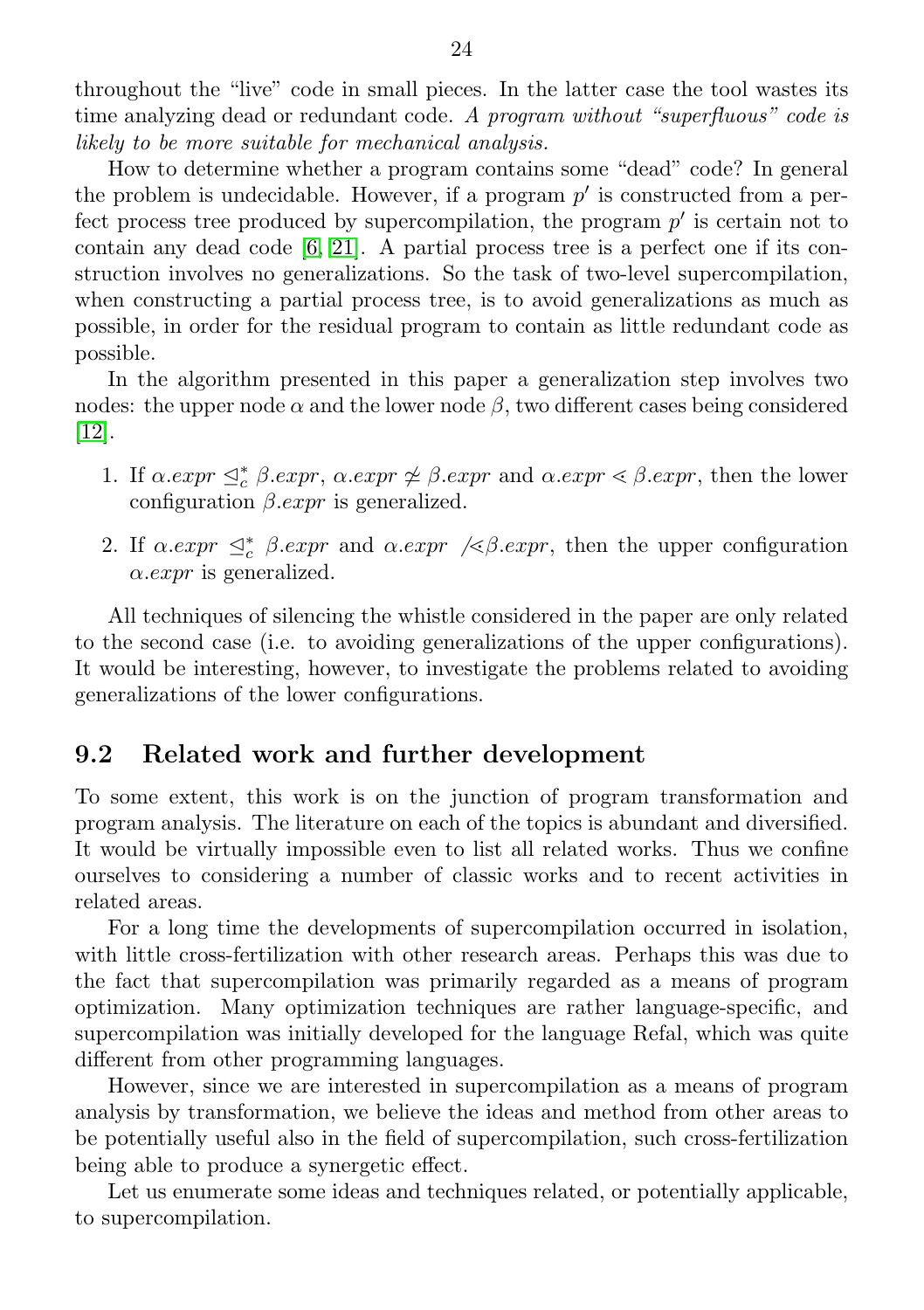The transformation system by Burstall and Darlington [\[4\]](#page-25-3) uses a set of predefined lemmas (such as associativity, commutativity of operations) and relies on the use of "eurekas", additional function definition provided by the user. In many cases only the use of a eureka enables a non-trivial result of a transformation to be achieved. Usually a eureka formalizes an assumption about how an expression should be represented (syntactically) to be transformed by the system. It would be useful to enable the user of the supercompiler HOSC to provide "eurekas" helping the supercompiler in avoiding generalizations.

It would be also useful to enable the user to provide lemmas to be used by the supercompiler. The correctness of the lemmas could be automatically checked by supercompilation. These lemmas, again, could be used for avoiding generalizations.

The respect in which our system is similar to the theorem prover by Boyer-Moore [\[2\]](#page-25-4) is that both systems can benefit from lemmas which are not discoverable (in reasonable time), but are provable by the system.

It should be noted that the Boyer-Moore system proves only partial correctness: all functions are assumed to be total recursive ones. Our system, however, guarantees total correctness.

A program transformation system based on generalized partial computation [\[5\]](#page-25-5) uses an external theorem prover. Our system is able to discover and prove auxiliary lemmas on its own. However, it should be possible to integrate our system with some third-party theorem provers.

It seems reasonable to try to make use of some techniques of rippling [\[3\]](#page-25-6). Rippling is able to permit both orientations of a rewrite rule without the threat of non-termination (bi-directionality). On the other hand, it is possible to reduce corresponding parts of user-defined lemmas (checking that the improvement is preserved) and try to apply reduced variants of lemmas. Rippling [\[3\]](#page-25-6), in a sense, is the opposite to what we did in Sections [6](#page-16-0) and [7:](#page-19-1) we need to infer an improvement lemma applicable in the current context from a set of user-defined lemmas.

Distillation [\[7,](#page-25-7) [8\]](#page-25-8), as well as two-level supercompilation, is a metasystem with respect to classic supercompilation. Instead of comparing configurations, distillation always compares supercompiled configurations. The differences between our system and distillation are: (1) in distillation configurations are always supercompiled which results in possible performance issues (2) distillation is a monolithic algorithm which is difficult to extend or customize. In our system the upper supercompiler tries to use the lower supercompiler only in cases where the whistle blows, thereby reducing possible performance issues. Also our system is modular by design: it allows both layers to be modified or refined: the upper supercompiler and the lower one. Moreover, copying with variations and duplication of lower-level subsystems is a typical scheme of metasystem transition [\[20,](#page-26-9) [22\]](#page-27-0).

The performance issues of supercompilation are addressed by Jonsson and Nordlander in [\[9\]](#page-26-11): they use zippers (stacks) for representing configuration and use the corresponding (stacked) variation of homeomorphic embedding. We hope to investigate whether this stack representation can be used in two-level super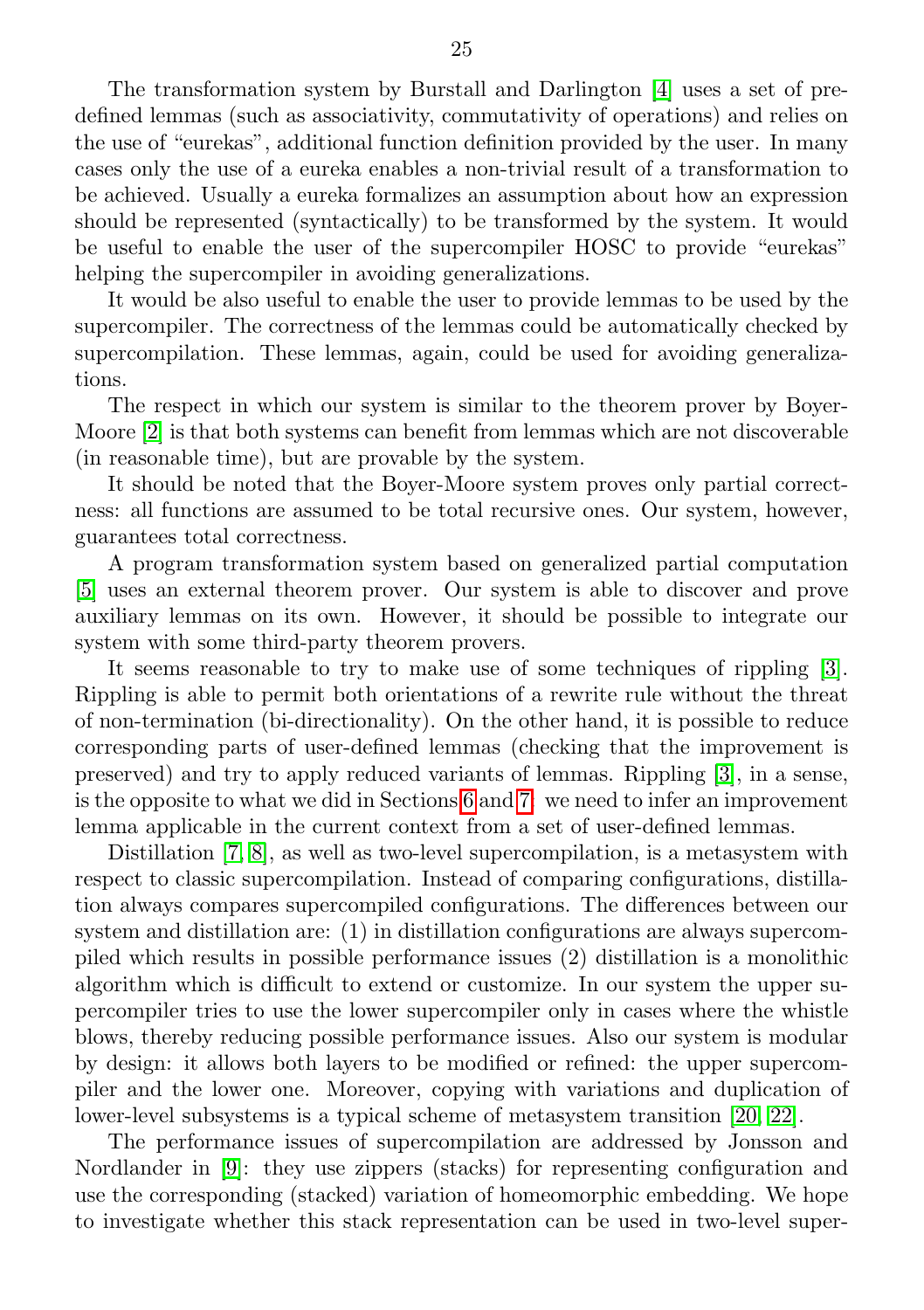compilation.

It was shown in Section [5](#page-13-0) that two-level supercompilation is capable of achieving asymptotic runtime improvements of programs. Improvement lemmas discovered by two-level supercompiler can be used for program optimization. A method of generating optimizations from proofs of equivalence is describes in [\[19\]](#page-26-12). Improvement lemmas may be used as such proofs of equivalence.

### Acknowledgements

The author expresses his gratitude to Sergei Romanenko, to all participants of Refal seminar at Keldysh Institute for useful comments and fruitful discussions of this work. Extra special thanks are to Sergei Abramov for his attention and support of this work.

# <span id="page-25-0"></span>References

- <span id="page-25-1"></span>[1] F. Baader and T. Nipkow. Term rewriting and all that. Cambridge University Press, 1999.
- <span id="page-25-4"></span>[2] R. S. Boyer and J. S. Moore. Proving theorems about lisp functions. Journal of the ACM (JACM), 22(1):129–144, 1975.
- <span id="page-25-6"></span>[3] A. Bundy, D. Basin, and D. Hutter. Rippling: meta-level guidance for mathematical reasoning. Cambridge University Press, 2005.
- <span id="page-25-3"></span>[4] R. M. Burstall and J. Darlington. A transformation system for developing recursive programs. Journal of the ACM (JACM), 24(1):44–67, 1977.
- <span id="page-25-5"></span>[5] Y. Futamura, Z. Konishi, and R. Glück. Program transformation system based on generalized partial computation. New Gen. Comput., 20:75–99, January 2002.
- <span id="page-25-2"></span>[6] R. Glück and A. Klimov. Occam's razor in metacompuation: the notion of a perfect process tree. In WSA '93: Proceedings of the Third International Workshop on Static Analysis, pages 112–123, London, UK, 1993. Springer-Verlag.
- <span id="page-25-7"></span>[7] G. W. Hamilton. Distillation: extracting the essence of programs. In Proceedings of the 2007 ACM SIGPLAN symposium on Partial evaluation and semantics-based program manipulation, pages 61–70. ACM Press New York, NY, USA, 2007.
- <span id="page-25-8"></span>[8] G. W. Hamilton. A graph-based definition of distillation. In Second International Workshop on Metacomputation in Russia, 2010.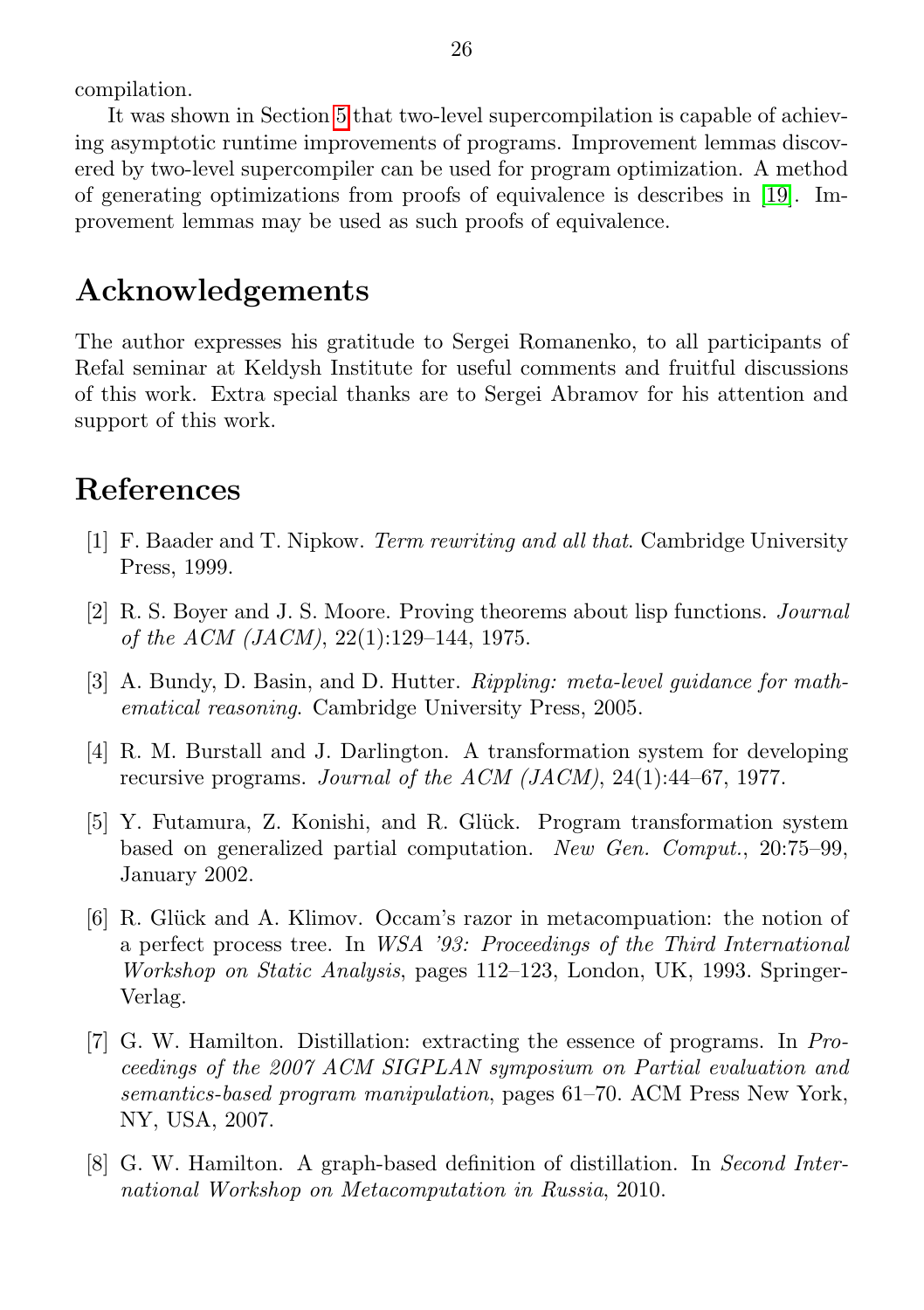- <span id="page-26-11"></span>[9] P. Jonsson and J. Nordlander. Taming code explosion in supercompilation. In Proceedings of the 2011 ACM SIGPLAN symposium on Partial evaluation and semantics-based program manipulation. ACM Press New York, NY, USA, 2011.
- <span id="page-26-1"></span>[10] I. Klyuchnikov. Higher-order supercompilation. Program systems: theory and applications, 4(4):37–71, 2010. [http://psta.psiras.ru/2010/03\(003\)](http://psta.psiras.ru/2010/03(003)/r3/r3-3.html)  $/r3/r3-3.html$  (in Russian).
- <span id="page-26-8"></span>[11] I. Klyuchnikov. Supercompiler HOSC 1.1: proof of termination. Preprint 21, Keldysh Institute of Applied Mathematics, Moscow, 2010.
- <span id="page-26-2"></span>[12] I. Klyuchnikov. Supercompiler HOSC 1.5: homeomorphic embedding and generalization in a higher-order setting. Preprint 62, Keldysh Institute of Applied Mathematics, 2010.
- <span id="page-26-3"></span>[13] I. Klyuchnikov. Supercompiler HOSC: proof of correctness. Preprint 31, Keldysh Institute of Applied Mathematics, Moscow, 2010.
- <span id="page-26-4"></span>[14] I. Klyuchnikov and S. Romanenko. Proving the equivalence of higher-order terms by means of supercompilation. In Perspectives of Systems Informatics, volume 5947 of LNCS, pages 193–205, 2010.
- <span id="page-26-0"></span>[15] I. Klyuchnikov and S. Romanenko. Towards higher-level supercompilation. In Second International Workshop on Metacomputation in Russia, 2010.
- <span id="page-26-6"></span>[16] N. Mitchell. Rethinking supercompilation. In Proceedings of the 15th ACM SIGPLAN international conference on Functional programming, ICFP '10, pages 309–320. ACM, 2010.
- <span id="page-26-5"></span>[17] D. Sands. Total correctness by local improvement in the transformation of functional programs. ACM Trans. Program. Lang. Syst., 18(2):175–234, 1996.
- <span id="page-26-7"></span>[18] M. H. Sørensen. Turchin's supercompiler revisited: an operational theory of positive information propagation. Master's thesis, Københavns Universitet, Datalogisk Institut, 1994.
- <span id="page-26-12"></span>[19] R. Tate, M. Stepp, and S. Lerner. Generating compiler optimizations from proofs. SIGPLAN Not., 45:389–402, January 2010.
- <span id="page-26-9"></span>[20] V. F. Turchin. The phenomen of science. A cybernetic approach to human evolution. Columbia University Press, New York, 1977.
- <span id="page-26-10"></span>[21] V. F. Turchin. The Language Refal: The Theory of Compilation and Metasystem Analysis. Department of Computer Science, Courant Institute of Mathematical Sciences, New York University, 1980.